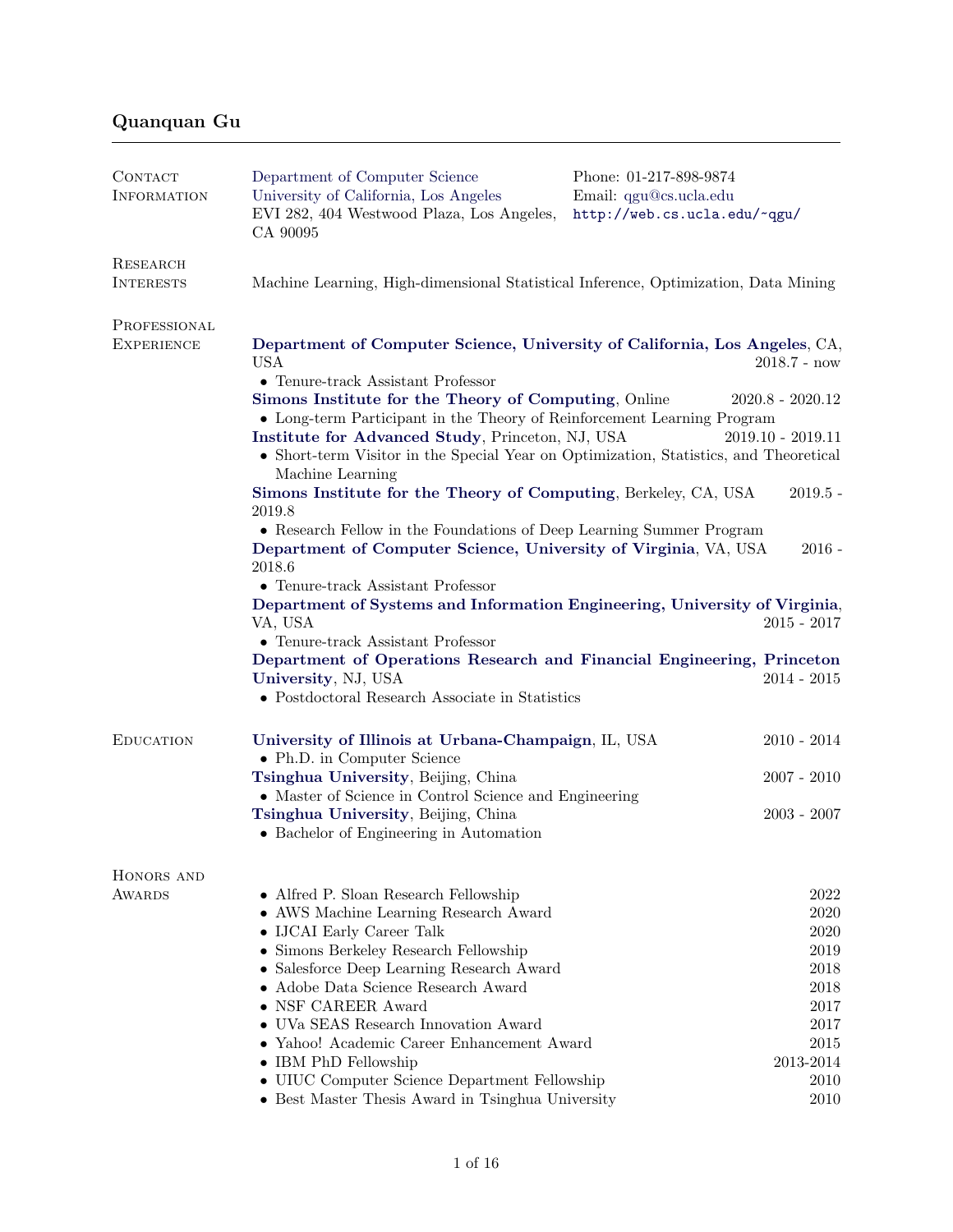| <b>EXPERIENCE</b>  | Instructor, University of California, Los Angeles<br>• CS 161: Fundamentals of AI (Winter 2020, Winter 2021)<br>• CS 260: Machine Learning Algorithms (Fall 2018, Spring 2020, Fall 2021)<br>• CS 269: Foundations of Deep Learning (Winter 2019, Spring 2021)<br>Instructor, University of Virginia<br>• CS 6316/SYS6016: Machine Learning (Spring 2018)<br>• CS 6501/SYS6003: Optimization for Machine Learning (Fall 2017)<br>• SYS 6003: Optimization Models and Methods (Fall 2015, 2016)<br>• SYS $4582/6016$ : Machine Learning (Spring 2017)<br>• SYS 3060: Stochastic Decision Models (Spring 2016)<br>Teaching Assistant, Department of Computer Science, UIUC<br>• CS 512: Data Mining: Principles and Algorithms (Spring 2013)<br>• CS 412: An Introduction to Data Warehousing and Data Mining (Fall 2012)                                                                                                                                                                                                                                                                                                                                                                                                                                                                                                                                                                                                                                                                                                                                                                                                                                                       |
|--------------------|-------------------------------------------------------------------------------------------------------------------------------------------------------------------------------------------------------------------------------------------------------------------------------------------------------------------------------------------------------------------------------------------------------------------------------------------------------------------------------------------------------------------------------------------------------------------------------------------------------------------------------------------------------------------------------------------------------------------------------------------------------------------------------------------------------------------------------------------------------------------------------------------------------------------------------------------------------------------------------------------------------------------------------------------------------------------------------------------------------------------------------------------------------------------------------------------------------------------------------------------------------------------------------------------------------------------------------------------------------------------------------------------------------------------------------------------------------------------------------------------------------------------------------------------------------------------------------------------------------------------------------------------------------------------------------|
| <b>PUBLICATION</b> | 1. Yuan Cao, Quanquan Gu and Mikhail Belkin, Risk Bounds for Over-parameterized<br>Maximum Margin Classification on Sub-Gaussian Mixtures, in Proc. of Advances in<br>Neural Information Processing Systems (NeurIPS) 34, 2021.<br>2. Boxi Wu <sup>*</sup> , Jinghui Chen <sup>*</sup> , Deng Cai, Xiaofei He and <b>Quanquan Gu</b> , Do Wider<br>Neural Networks Really Help Adversarial Robustness? in Proc. of Advances in Neural<br>Information Processing Systems (NeurIPS) 34, 2021.<br>3. Spencer Frei and Quanquan Gu, Proxy Convexity: A Unified Framework for the<br>Analysis of Neural Networks Trained by Gradient Descent, in Proc. of Advances in<br>Neural Information Processing Systems (NeurIPS) 34, 2021.<br>4. Difan Zou*, Jingfeng Wu*, Vladimir Braverman, Quanquan Gu, Dean P. Foster<br>and Sham M. Kakade, The Benefits of Implicit Regularization from SGD in Least<br>Squares Problems, in Proc. of Advances in Neural Information Processing Systems<br>(NeurIPS) 34, 2021.<br>5. Yinglun Zhu*, Dongruo Zhou*, Ruoxi Jiang*, Quanquan Gu, Rebecca Willett and<br>Robert Nowak, Pure Exploration in Kernel and Neural Bandits, in Proc. of Advances<br>in Neural Information Processing Systems (NeurIPS) 34, 2021.<br>6. Jiafan He, Dongruo Zhou and Quanquan Gu, Uniform-PAC Bounds for Reinforce-<br>ment Learning with Linear Function Approximation, in Proc. of Advances in Neural<br>Information Processing Systems (NeurIPS) 34, 2021.<br>7. Jiafan He, Dongruo Zhou and Quanquan Gu, Minimax Optimal Reinforcement<br>Learning for Discounted MDPs, in Proc. of Advances in Neural Information Processing<br>Systems (NeurIPS) 34, 2021. |
|                    | $\Omega$ With $\Omega$ $\Omega$ and $\Omega$ and $\Omega$ and $\Omega$ are the $\Omega$ and $\Omega$ and $\Omega$ $\Omega$ and $\Omega$ $\Omega$ and $\Omega$                                                                                                                                                                                                                                                                                                                                                                                                                                                                                                                                                                                                                                                                                                                                                                                                                                                                                                                                                                                                                                                                                                                                                                                                                                                                                                                                                                                                                                                                                                                 |

**TEACHING** 

- 8. Weitong Zhang, Dongruo Zhou, Quanquan Gu, Reward-Free Model-Based Reinforcement Learning with Linear Function Approximation, in Proc. of Advances in Neural Information Processing Systems (NeurIPS) 34, 2021.
- 9. Tianhao Wang\*, Dongruo Zhou\* and Quanquan Gu, Provably Efficient Reinforcement Learning with Linear Function Approximation Under Adaptivity Constraints, in Proc. of Advances in Neural Information Processing Systems (NeurIPS) 34, 2021.
- 10. Yifei Min\*, Tianhao Wang\*, Dongruo Zhou and Quanquan Gu, Variance-Aware Off-Policy Evaluation with Linear Function Approximation, in Proc. of Advances in Neural Information Processing Systems (NeurIPS) 34, 2021.
- 11. Luyao Yuan, Dongruo Zhou, Junhong Shen, Jingdong Gao, Jeffrey L Chen, Quanquan Gu, Ying Nian Wu and Song-Chun Zhu, Iterative Teacher-Aware Learning, in Proc. of Advances in Neural Information Processing Systems (NeurIPS) 34, 2021.
- 12. Hanxun Huang, Yisen Wang, Sarah Monazam Erfani, Quanquan Gu, James Bailey and Xingjun Ma, Exploring Architectural Ingredients of Adversarially Robust Deep Neural Networks, in Proc. of Advances in Neural Information Processing Systems (NeurIPS) 34, 2021.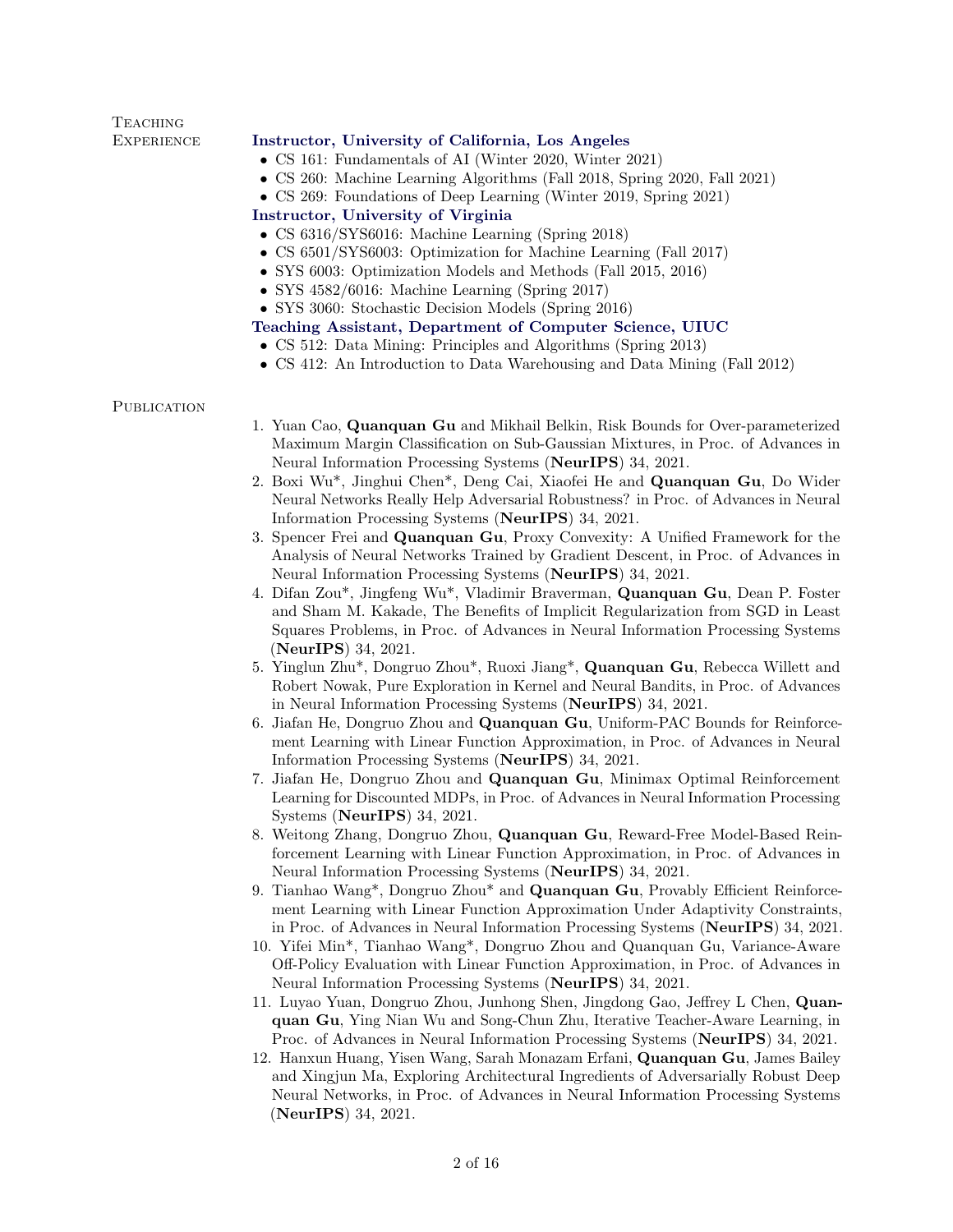- 13. Difan Zou\*, Jingfeng Wu\*, Vladimir Braverman, Quanquan Gu and Sham M. Kakade, Benign Overfitting of Constant-Stepsize SGD for Linear Regression, in Proc. of the 34th Annual Conference on Learning Theory (COLT), 2021.
- 14. Dongruo Zhou, Quanquan Gu and Csaba Szepesvari, Nearly Minimax Optimal Reinforcement Learning for Linear Mixture MDPs, in Proc. of the 34th Annual Conference on Learning Theory (COLT), 2021.
- 15. Tianyuan Jin, Pan Xu, Xiaokui Xiao and Quanquan Gu, Double Explore-then-Commit: Asymptotic Optimality and Beyond, in Proc. of the 34th Annual Conference on Learning Theory (COLT), 2021.
- 16. Difan Zou, Pan Xu and Quanquan Gu, Faster Convergence of Stochastic Gradient Langevin Dynamics for Non-Log-Concave Sampling, in Proc. of the 37th International Conference on Uncertainty in Artificial Intelligence (UAI), 2021.
- 17. Difan Zou and Quanquan Gu, On the Convergence of Hamiltonian Monte Carlo with Stochastic Gradients, in Proc. of the 38th International Conference on Machine Learning (ICML), 2021
- 18. Difan Zou<sup>\*</sup>, Spencer Frei<sup>\*</sup> and **Quanquan Gu**, Provable Robustness of Adversarial Training for Learning Halfspaces with Noise, in Proc. of the 38th International Conference on Machine Learning (ICML), 2021
- 19. Jiafan He, Dongruo Zhou and Quanquan Gu, Logarithmic Regret for Reinforcement Learning with Linear Function Approximation, in Proc. of the 38th International Conference on Machine Learning (ICML), 2021
- 20. Dongruo Zhou, Jiafan He and Quanquan Gu, Provably Efficient Reinforcement Learning for Discounted MDPs with Feature Mapping, in Proc. of the 38th International Conference on Machine Learning (ICML), 2021
- 21. Spencer Frei, Yuan Cao and Quanquan Gu, Agnostic Learning of Halfspaces with Gradient Descent via Soft Margins, in Proc. of the 38th International Conference on Machine Learning (ICML), 2021 (Long talk)
- 22. Spencer Frei, Yuan Cao and Quanquan Gu, Provable Generalization of SGDtrained Neural Networks of Any Width in the Presence of Adversarial Label Noise, in Proc. of the 38th International Conference on Machine Learning (ICML), 2021
- 23. Tianyuan Jin, Pan Xu, Jieming Shi, Xiaokui Xiao and Quanquan Gu, MOTS: Minimax Optimal Thompson Sampling, in Proc. of the 38th International Conference on Machine Learning (ICML), 2021
- 24. Tianyuan Jin, Jing Tang, Pan Xu, Keke Huang, Xiaokui Xiao and Quanquan Gu, Almost Optimal Anytime Algorithm for Batched Multi-Armed Bandits, in Proc. of the 38th International Conference on Machine Learning (ICML), 2021
- 25. Johannes Bracher et al., Short-term Forecasting of COVID-19 in Germany and Poland during the Second Vave–A Preregistered Study, Nature Communications, 2021.
- 26. Zixiang Chen\*, Yuan Cao\*, Difan Zou\* and Quanquan Gu, How Much Overparameterization Is Sufficient to Learn Deep ReLU Networks? in Proc. of the 9th International Conference on Learning Representations (ICLR), 2021.
- 27. Weitong Zhang, Dongruo Zhou, Lihong Li and Quanquan Gu, Neural Thompson Sampling, in Proc. of the 9th International Conference on Learning Representations (ICLR), 2021.
- 28. Jingfeng Wu, Difan Zou, Vladimir Braverman and Quanquan Gu, Direction Matters: On the Implicit Regularization Effect of Stochastic Gradient Descent with Moderate Learning Rate, in Proc. of the 9th International Conference on Learning Representations (ICLR), 2021.
- 29. Lingxiao Wang, Kevin Huang, Tengyu Ma, Quanquan Gu and Jing Huang, Variance-reduced First-order Meta-learning for Natural Language Processing Tasks, in Proc. of 2021 Annual Conference of the North American Chapter of the Association for Computational Linguistics (NAACL), 2021.
- 30. Yuan Cao\*, Zhiying Fang\*, Yue Wu\*, Ding-Xuan Zhou and Quanquan Gu, To-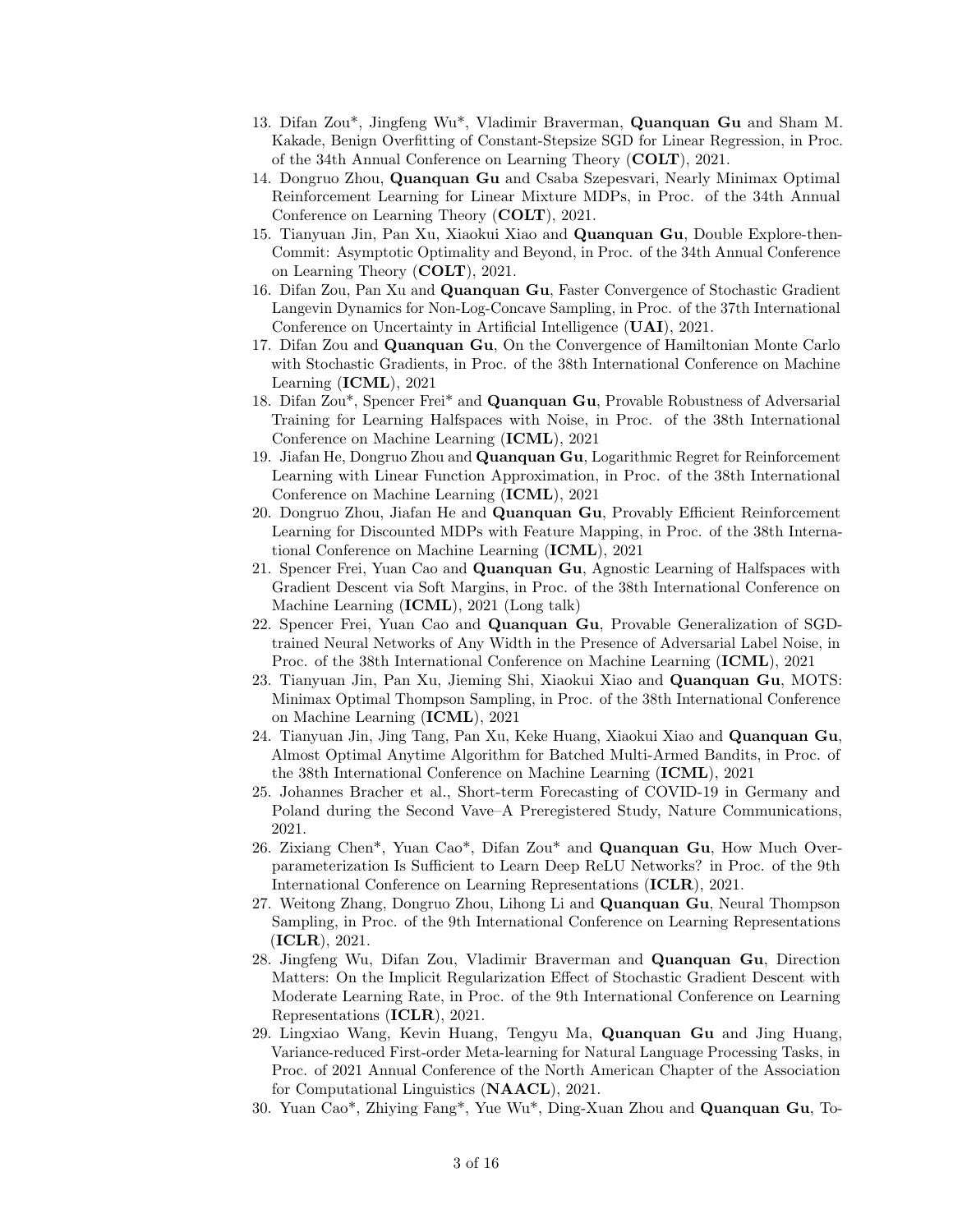wards Understanding the Spectral Bias of Deep Learning, in Proc. of the 30th International Joint Conference on Artificial Intelligence (IJCAI), Montreal, Canada, 2021.

- 31. Bargav Jayaraman, Lingxiao Wang, Katherine Knipmeyer, Quanquan Gu and David Evans, Revisiting Membership Inference Under Realistic Assumptions. 21st Privacy Enhancing Technologies Symposium (PETS), 2021.
- 32. Bao Wang\*, Difan Zou\*, Quanquan Gu, Stanley Osher, Laplacian Smoothing Stochastic Gradient Markov Chain Monte Carlo, SIAM Journal on Scientific Computing, 2020.
- 33. Yue Wu, Weitong Zhang, Pan Xu and Quanquan Gu, A Finite Time Analysis of Two Time-Scale Actor Critic Methods, in Proc. of Advances in Neural Information Processing Systems (NeurIPS) 33, 2020.
- 34. Spencer Frei, Yuan Cao and Quanquan Gu, Agnostic Learning of a Single Neuron with Gradient Descent, in Proc. of Advances in Neural Information Processing Systems (NeurIPS) 33, 2020.
- 35. Zixiang Chen, Yuan Cao, Quanquan Gu and Tong Zhang, A Generalized Neural Tangent Kernel Analysis for Two-layer Neural Networks, in Proc. of Advances in Neural Information Processing Systems (NeurIPS) 33, 2020.
- 36. Dongruo Zhou, Lihong Li and Quanquan Gu, Neural Contextual Bandits with UCB-Based Exploration in Proc. of the 37th International Conference on Machine Learning (ICML'20), 2020.
- 37. Pan Xu and Quanquan Gu, A Finite-Time Analysis of Q-Learning with Neural Network Function Approximation in Proc. of the 37th International Conference on Machine Learning (ICML'20), 2020.
- 38. Yonatan Dukler, Quanquan Gu and Guido Montufar, Optimization Theory for ReLU Neural Networks Trained with Normalization Layers in Proc. of the 37th International Conference on Machine Learning (ICML'20), 2020.
- 39. Fabrice Harel-Canada, Lingxiao Wang, Muhammad Ali Gulzar, Quanquan Gu and Miryung Kim, Is Neuron Coverage a Meaningful Measure for Testing Deep Neural Networks? in Proc of ACM SIGSOFT International Symposium on the Foundations of Software Engineering (ESEC/FSE'20), Sacramento, California, USA, 2020.
- 40. Jinghui Chen and Quanquan Gu, RayS: A Ray Searching Method for Hard-label Adversarial Attack in Proc of the 26th ACM SIGKDD Conference on Knowledge Discovery and Data Mining (KDD'20), San Diego, CA, USA, 2020.
- 41. Dongruo Zhou, Pan Xu and Quanquan Gu, Stochastic Nested Variance Reduction for Nonconvex Optimization Journal of Machine Learning Research (JMLR), 2020.
- 42. Jinghui Chen, Dongruo Zhou, Yiqi Tang, Ziyan Yang, Yuan Cao and Quanquan Gu, Closing the Generalization Gap of Adaptive Gradient Methods in Training Deep Neural Networks in Proc. of the 29th International Joint Conference on Artificial Intelligence (IJCAI'20), Yokohama, Japan , 2020.
- 43. Bao Wang, Quanquan Gu, March Boedihardjo, Lingxiao Wang, Farzin Barekat and Stanley J. Osher, DP-LSSGD: A Stochastic Optimization Method to Lift the Utility in Privacy-Preserving ERM In Proc of the Mathematical and Scientific Machine Learning Conference (MSML'20), Princeton, New Jersey, USA, 2020.
- 44. Xiao Zhang\*, Jinghui Chen\*, Quanquan Gu and David Evans, Understanding the Intrinsic Robustness of Image Distributions using Conditional Generative Models, In Proc of the 23rd International Conference on Artificial Intelligence and Statistics (AISTATS'20), Palermo, Sicily, Italy, 2020.
- 45. Dongruo Zhou, Yuan Cao and Quanquan Gu, Accelerated Factored Gradient Descent for Low-Rank Matrix Factorization, In Proc of the 23rd International Conference on Artificial Intelligence and Statistics (AISTATS'20), Palermo, Sicily, Italy, 2020.
- 46. Dongruo Zhou and Quanquan Gu, Stochastic Recursive Variance-Reduced Cubic Regularization Methods, In Proc of the 23rd International Conference on Artificial Intelligence and Statistics (AISTATS'20), Palermo, Sicily, Italy, 2020.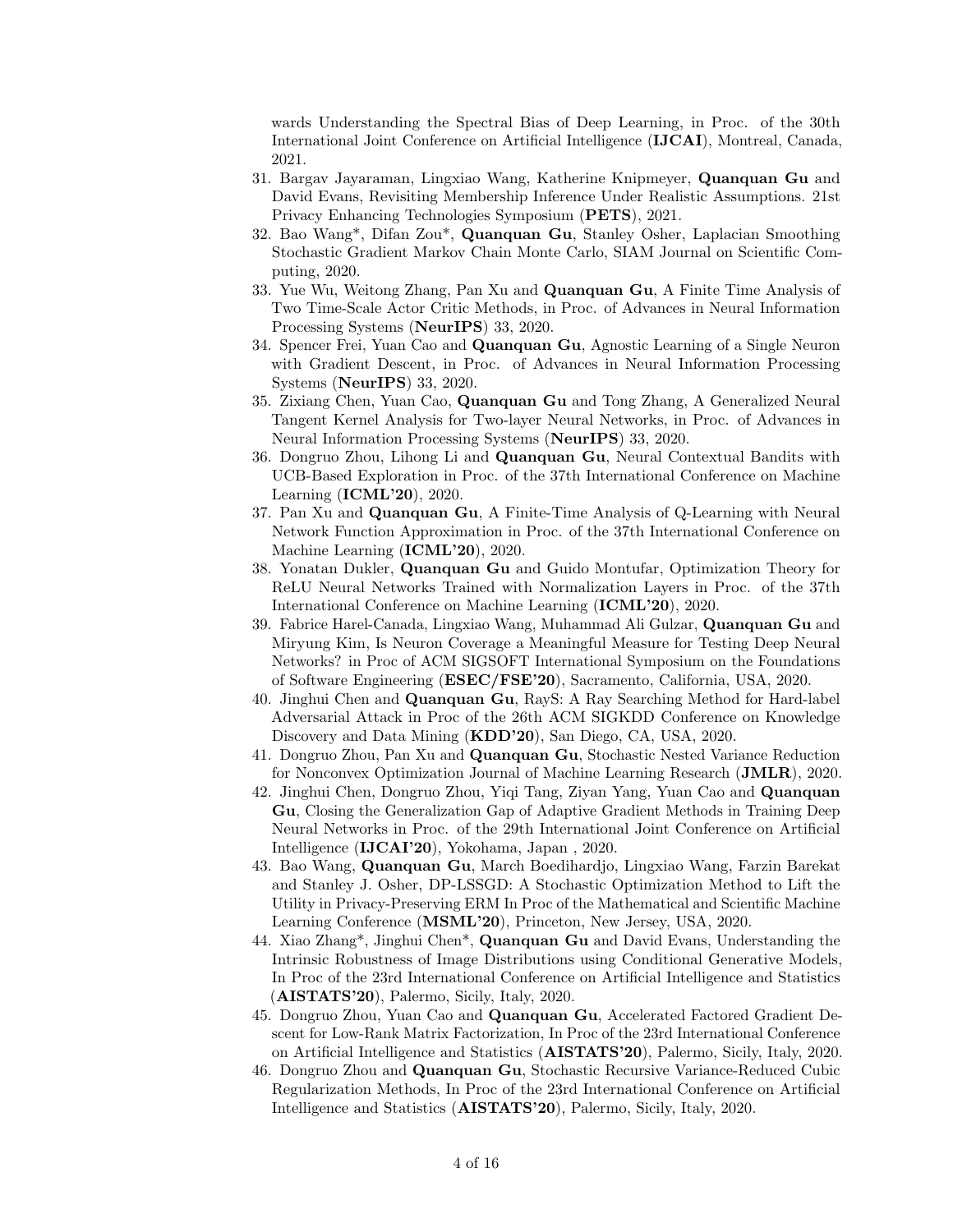- 47. Difan Zou, Philip M. Long and Quanquan Gu, On the Global Convergence of Training Deep Linear ResNets, in Proc. of the 8th International Conference on Learning Representations (ICLR'20), Addis Ababa, Ethiopia, 2020.
- 48. Pan Xu, Felicia Gao and Quanquan Gu, Sample Efficient Policy Gradient Methods with Recursive Variance Reduction, in Proc. of the 8th International Conference on Learning Representations (ICLR'20), Addis Ababa, Ethiopia, 2020.
- 49. Lingxiao Wang, Jing Huang, Kevin Huang, Ziniu Hu, Guangtao Wang and Quanquan Gu, Improving Neural Language Generation with Spectrum Control, in Proc. of the 8th International Conference on Learning Representations (ICLR'20), Addis Ababa, Ethiopia, 2020.
- 50. Yisen Wang\*, Difan Zou\*, Jinfeng Yi, James Bailey, Xingjun Ma and Quanquan Gu, Improving Adversarial Robustness Requires Revisiting Misclassified Examples, in Proc. of the 8th International Conference on Learning Representations (ICLR'20), Addis Ababa, Ethiopia, 2020.
- 51. Jinghui Chen, Dongruo Zhou, Jinfeng Yi and Quanquan Gu, A Frank-Wolfe Framework for Efficient and Effective Adversarial Attacks, in Proc. of the 34th AAAI Conference on Artificial Intelligence (AAAI'20), New York, New York, USA, 2020.
- 52. Yuan Cao and Quanquan Gu, Generalization Error Bounds of Gradient Descent for Learning Over-parameterized Deep ReLU Networks, in Proc. of the 34th AAAI Conference on Artificial Intelligence (AAAI'20), New York, New York, USA, 2020.
- 53. Lingxiao Wang and Quanquan Gu, A Knowledge Transfer Framework for Differentially Private Sparse Learning, in Proc. of the 34th AAAI Conference on Artificial Intelligence (AAAI'20), New York, New York, USA, 2020.
- 54. Tao Jin\*, Pan Xu\*, Quanquan Gu and Farzad Farnoud, Rank Aggregation via Heterogeneous Thurstone Preference Models, in Proc. of the 34th AAAI Conference on Artificial Intelligence (AAAI'20), New York, New York, USA, 2020. Oral presentation
- 55. Difan Zou, Pan Xu, Quanquan Gu, Stochastic Gradient Hamiltonian Monte Carlo Methods with Recursive Variance Reduction, In Proc. of Advances in Neural Information Processing Systems (NeurIPS'19) 32, Vancouver, Canada, 2019.
- 56. Difan Zou, Quanquan Gu, An Improved Analysis of Training Over-parameterized Deep Neural Networks, In Proc. of Advances in Neural Information Processing Systems (NeurIPS'19) 32, Vancouver, Canada, 2019.
- 57. Difan Zou\*, Ziniu Hu\*, Yewen Wang, Song Jiang, Yizhou Sun, Quanquan Gu, Layer-Dependent Importance Sampling for Training Deep and Large Graph Convolutional Networks, In Proc. of Advances in Neural Information Processing Systems (NeurIPS'19) 32, Vancouver, Canada, 2019.
- 58. Yuan Cao, Quanquan Gu, Generalization Bounds of Stochastic Gradient Descent for Wide and Deep Neural Networks, In Proc. of Advances in Neural Information Processing Systems (NeurIPS'19) 32, Vancouver, Canada, 2019. (Spotlight Presentation)
- 59. Yuan Cao, Quanquan Gu, Tight Sample Complexity of Learning One-hiddenlayer Convolutional Neural Networks, In Proc. of Advances in Neural Information Processing Systems (NeurIPS'19) 32, Vancouver, Canada, 2019.
- 60. Spencer Frei, Yuan Cao, Quanquan Gu, Algorithm-Dependent Generalization Bounds for Overparameterized Deep Residual Networks, In Proc. of Advances in Neural Information Processing Systems (NeurIPS'19) 32, Vancouver, Canada, 2019.
- 61. Difan Zou\*, Yuan Cao\*, Dongruo Zhou and Quanquan Gu, Gradient Descent Optimizes Over-parameterized Deep ReLU Networks, Machine Learning Journal (MLJ), 2019.
- 62. Dongruo Zhou, Pan Xu and Quanquan Gu, Stochastic Variance-Reduced Cubic Regularized Newton Methods, Journal of Machine Learning Research (JMLR), 2019,
- 63. Pan Xu, Felicia Gao and Quanquan Gu, An Improved Convergence Analysis of Stochastic Variance-Reduced Policy Gradient, in Proc. of the 35th International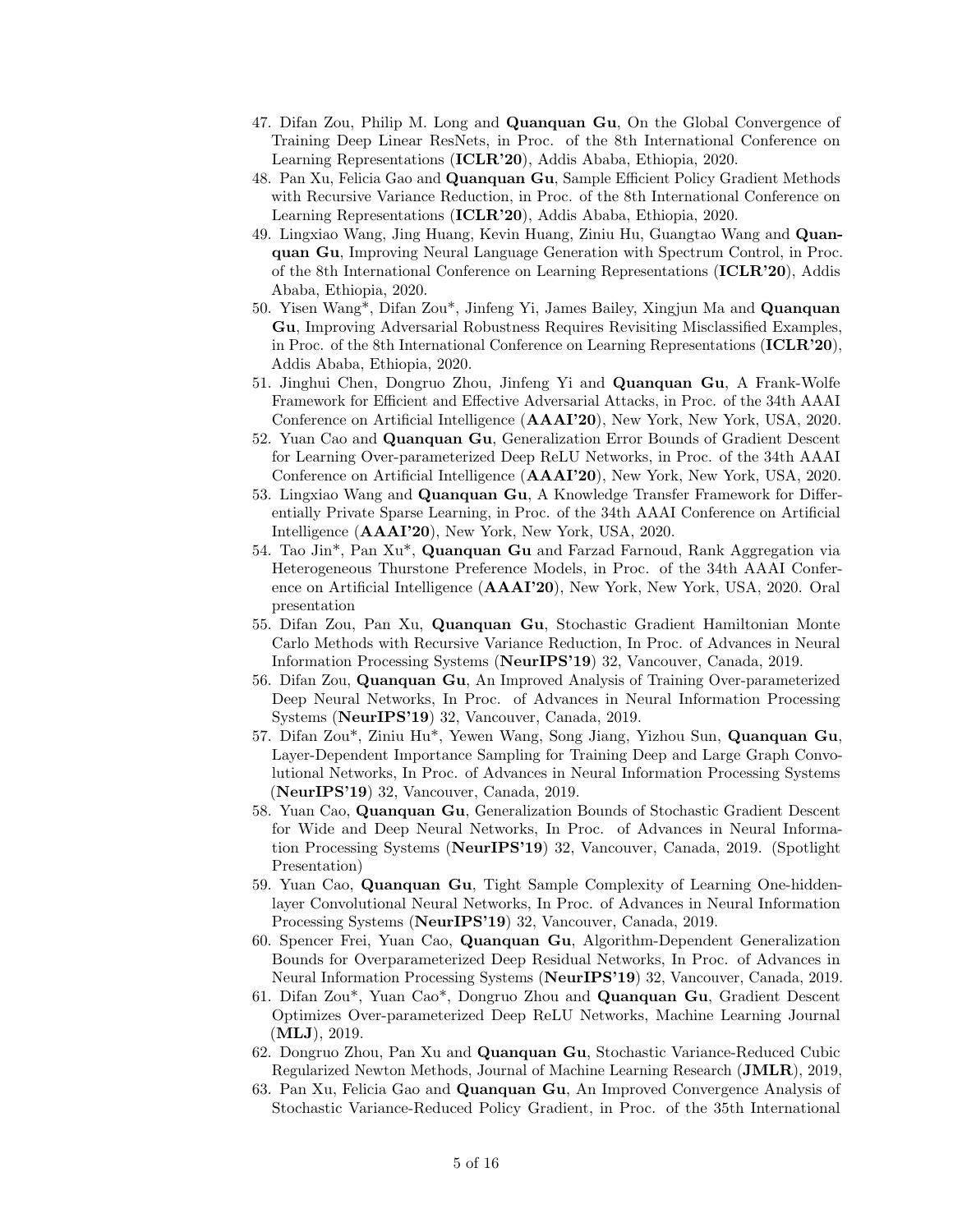Conference on Uncertainty in Artificial Intelligence (UAI'19), Tel Aviv, Israel, 2019.

- 64. Lingxiao Wang and Quanquan Gu, Differentially Private Iterative Gradient Hard Thresholding for Sparse Learning, in Proc. of the 28th International Joint Conference on Artificial Intelligence (IJCAI'19), Macao, China , 2019.
- 65. Dongruo Zhou, Quanquan Gu, Lower Bounds for Smooth Nonconvex Finite-Sum Optimization, in Proc. of the 36th International Conference on Machine Learning (ICML'19), Long Beach, CA, USA, 2019.
- 66. Yisen Wang, Xingjun Ma, James Bailey, Jinfeng Yi, Bowen Zhou, Quanquan Gu, On the Convergence and Robustness of Adversarial Training, in Proc. of the 36th International Conference on Machine Learning (ICML'19), Long Beach, CA, USA, 2019.
- 67. Xiao Zhang\*, Yaodong Yu\*, Lingxiao Wang\* and Quanquan Gu, Learning Onehidden-layer ReLU Networks via Gradient Descent, In Proc. of the 22nd International Conference on Artificial Intelligence and Statistics (AISTATS'19), Naha, Okinawa, Japan, 2019.
- 68. Difan Zou, Pan Xu and Quanquan Gu, Sampling from Non-Log-Concave Distributions via Variance-Reduced Gradient Langevin Dynamics, In Proc. of the 22nd International Conference on Artificial Intelligence and Statistics (AISTATS'19), Naha, Okinawa, Japan, 2019.
- 69. Dongruo Zhou, Pan Xu and Quanquan Gu, Stochastic Nested Variance Reduction for Nonconvex Optimization, In Proc. of Advances in Neural Information Processing Systems (NeurIPS'18) 31, Montreal, Canada, 2018. Spotlight
- 70. Pan Xu\*, Jinghui Chen\*, Difan Zou and Quanquan Gu, Global Convergence of Langevin Dynamics Based Algorithms for Nonconvex Optimization, In Proc. of Advances in Neural Information Processing Systems (NeurIPS'18) 31, Montreal, Canada, 2018. Spotlight
- 71. Yaodong Yu\*, Pan Xu\* and Quanquan Gu, Third-order Smoothness Helps: Even Faster Stochastic Optimization Algorithms for Finding Local Minima, In Proc. of Advances in Neural Information Processing Systems (NeurIPS'18) 31, Montreal, Canada, 2018.
- 72. Bargav Jayaraman, Lingxiao Wang, David Evans and Quanquan Gu, Distributed Learning without Distress: Privacy-Preserving Empirical Risk Minimization, In Proc. of Advances in Neural Information Processing Systems (NeurIPS'18) 31, Montreal, Canada, 2018.
- 73. Yang Wang, Quanquan Gu and Donald Brown, Differentially Private Hypothesis Transfer Learning, In Proc. of 28th European Conference on Machine Learning and Principles and Practice of Knowledge Discovery in Databases (ECML/PKDD'18), Dublin, Ireland, 2018.
- 74. Wenjun Jiang, Qi Li, Lu Su, Chenglin Miao, Quanquan Gu, Wenyao Xu: Towards Personalized Learning in Mobile Sensing Systems. In Proc. of 38th IEEE International Conference on Distributed Computing Systems (ICDCS'18), Vienna, Austria, pp.321- 333, 2018.
- 75. Yang Yang, Quanquan Gu, Takayo Sasaki, Rachel O'neill, David Gilbert and Jian Ma, Continuous-trait probabilistic model for comparing multi-species functional genomic data, Cell Systems, in press, 2018.
- 76. Difan Zou\*, Pan Xu\* and Quanquan Gu, Subsampled Stochastic Variance-Reduced Gradient Langevin Dynamics, in Proc. of the 34th International Conference on Uncertainty in Artificial Intelligence (UAI'18), Monterey, California, 2018.
- 77. Xiao Zhang<sup>\*</sup>, Simon S. Du<sup>\*</sup> and **Quanquan Gu**, Fast and Sample Efficient Inductive Matrix Completion via Multi-Phase Procrustes Flow, in Proc. of the 35th International Conference on Machine Learning (ICML'18), Stockholm, Sweden, 2018.
- 78. Xiao Zhang\*, Lingxiao Wang\*, Yaodong Yu and Quanquan Gu, A Primal-Dual Analysis of Global Optimality in Nonconvex Low-Rank Matrix Recovery, in Proc. of the 35th International Conference on Machine Learning (ICML'18), Stockholm,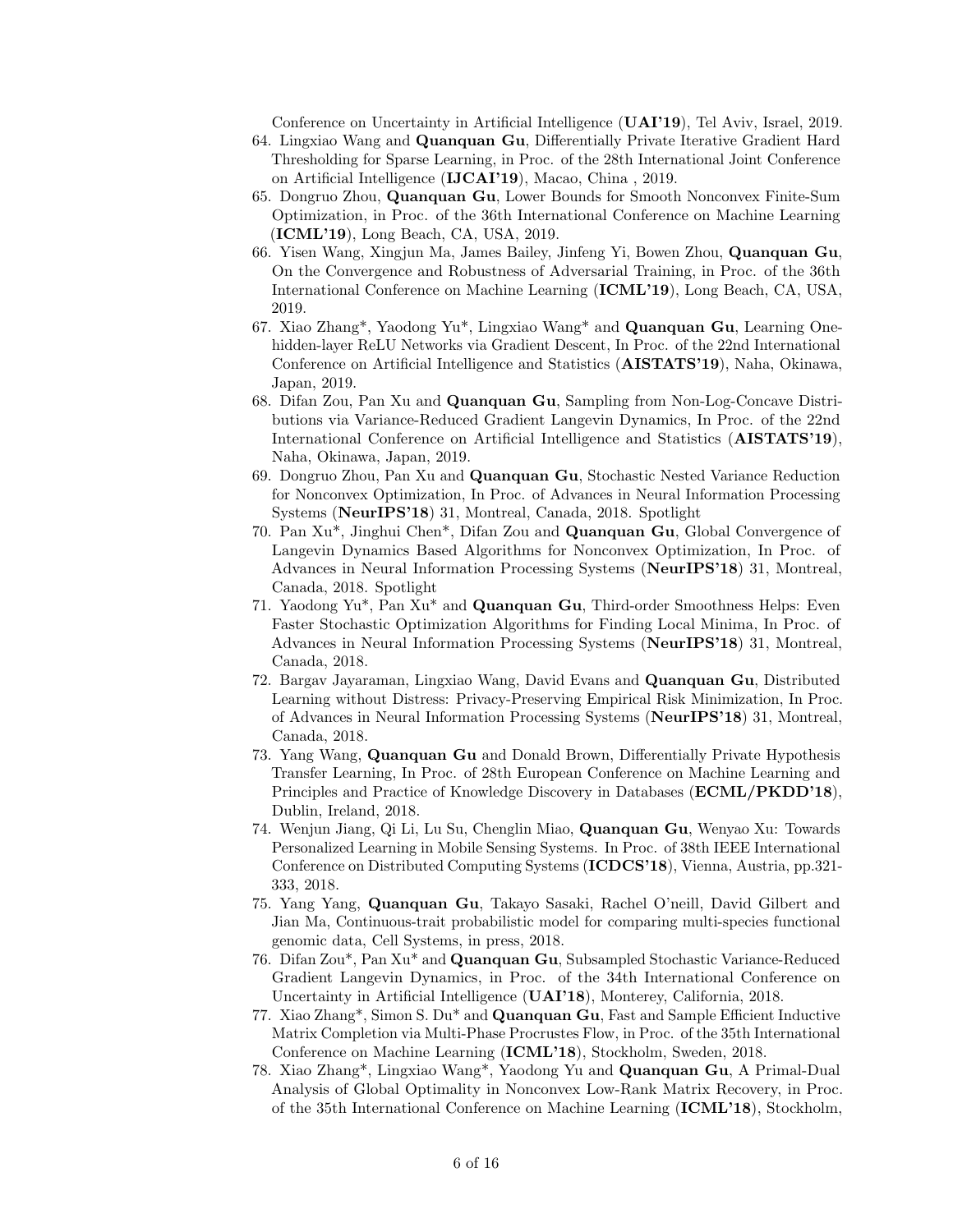Sweden, 2018.

- 79. Difan Zou\*, Pan Xu\* and Quanquan Gu, Stochastic Variance-Reduced Hamilton Monte Carlo Methods, in Proc. of the 35th International Conference on Machine Learning (ICML'18), Stockholm, Sweden, 2018.
- 80. Jinghui Chen, Pan Xu, Lingxiao Wang, Jian Ma and Quanquan Gu, Covariate Adjusted Precision Matrix Estimation via Nonconvex Optimization, in Proc. of the 35th International Conference on Machine Learning (ICML'18), Stockholm, Sweden, 2018.
- 81. Pan Xu\* and Tianhao Wang\* and Quanquan Gu, Continuous and Discrete-Time Accelerated Stochastic Mirror Descent for Strongly Convex Functions, in Proc. of the 35th International Conference on Machine Learning (ICML'18), Stockholm, Sweden, 2018.
- 82. Dongruo Zhou, Pan Xu and Quanquan Gu, Stochastic Variance-Reduced Cubic Regularized Newton Method, in Proc. of the 35th International Conference on Machine Learning (ICML'18), Stockholm, Sweden, 2018.
- 83. Pan Xu\* and Tianhao Wang\* and Quanquan Gu, Accelerated Stochastic Mirror Descent: From Continuous-time Dynamics to Discrete-time Algorithms, in Proc of the 21st International Conference on Artificial Intelligence and Statistics (AISTATS'18), Playa Blanca, Lanzarote, Canary Islands, 2018.
- 84. Xiao Zhang<sup>\*</sup> and Lingxiao Wang<sup>\*</sup> and **Quanquan Gu**, A Unified Framework for Nonconvex Low-Rank plus Sparse Matrix Recovery, in Proc of the 21st International Conference on Artificial Intelligence and Statistics (AISTATS'18), Playa Blanca, Lanzarote, Canary Islands, 2018.
- 85. Yang Yang, Quanquan Gu, Takayo Sasaki, Rachel O'neill, David Gilbert and Jian Ma, Continuous-trait Probabilistic Model for Comparing Multi-species Functional Genomic Data, in Proc. of the 22nd Annual International Conference on Research in Computational Molecular Biology ( RECOMB'18), 2018.
- 86. Pan Xu and Jian Ma and Quanquan Gu, Speeding Up Latent Variable Gaussian Graphical Model Estimation via Nonconvex Optimization, In Proc. of Advances in Neural Information Processing Systems (NIPS'17) 30, Long Beach, CA, USA, 2017.
- 87. Jinghui Chen and Quanquan Gu, Fast Newton Hard Thresholding Pursuit for Sparsity Constrained Nonconvex Optimization, in Proc of the 23rd ACM SIGKDD Conference on Knowledge Discovery and Data Mining (KDD'17), Halifax, Nova Scotia, Canada, 2017.
- 88. Aditya Chaudhry, Pan Xu and Quanquan Gu, Uncertainty Assessment and False Discovery Rate Control in High-Dimensional Granger Causal Inference, in Proc. of the 34th International Conference on Machine Learning (ICML'17), Sydney, Australia, 2017.
- 89. Rongda Zhu, Lingxiao Wang, Chengxiang Zhai, Quanquan Gu, Variance-Reduced Stochastic Gradient High-Dimensional Expectation Maximization Algorithm, in Proc. of the 34th International Conference on Machine Learning (ICML'17), Sydney, Australia, 2017.
- 90. Lingxiao Wang\*, Xiao Zhang\*, Quanquan Gu, A Unified Variance-Reduction Based Framework for Nonconvex Low-Rank Matrix Recovery, in Proc. of the 34th International Conference on Machine Learning (ICML'17), Sydney, Australia, 2017. (\*: equal contribution)
- 91. Lingxiao Wang, Quanquan Gu, Robust Gaussian Graphical Model Estimation with Arbitrary Corruption, in Proc. of the 34th International Conference on Machine Learning (ICML'17), Sydney, Australia, 2017.
- 92. Lu Tian and Quanquan Gu, Communication-efficient Distributed Sparse Linear Discriminant Analysis, in Proc of the 20th International Conference on Artificial Intelligence and Statistics (AISTATS'17), Fort Lauderdale, Florida, USA, 2017.
- 93. Lingxiao Wang\* and Xiao Zhang\* and Quanquan Gu, A Unified Computational and Statistical Framework for Nonconvex Low-Rank Matrix Estimation, in Proc of the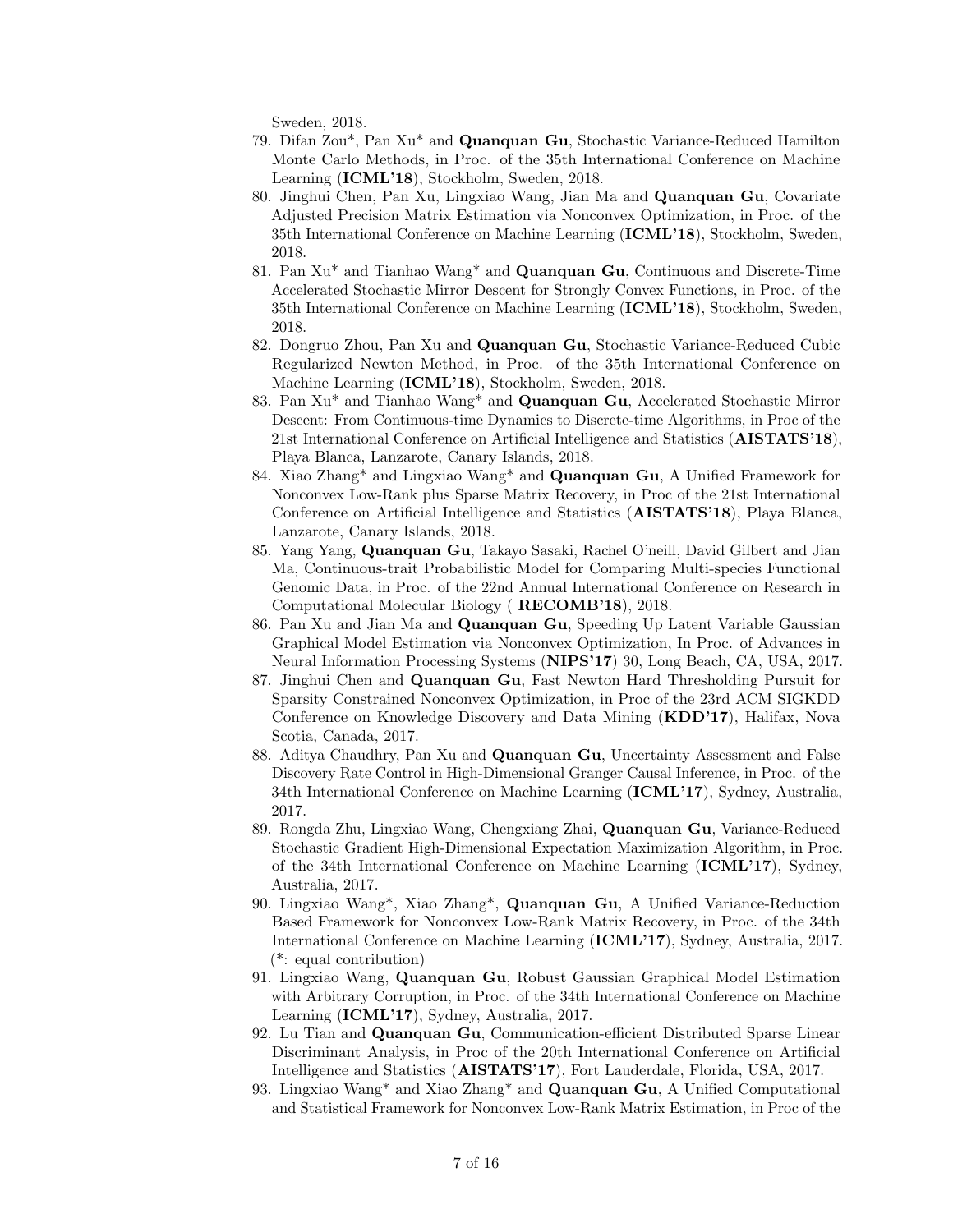20th International Conference on Artificial Intelligence and Statistics (AISTATS'17), Fort Lauderdale, Florida, USA, 2017. (\*: equal contribution)

- 94. Pan Xu and Tingting Zhang and Quanquan Gu, Efficient Algorithm for Sparse Tensor-variate Gaussian Graphical Models via Gradient Descent, in Proc of the 20th International Conference on Artificial Intelligence and Statistics (AISTATS'17), Fort Lauderdale, Florida, USA, 2017.
- 95. Dezhi Hong and Quanquan Gu and Kamin Whitehouse, High-dimensional Time Series Clustering via Cross-Predictability, in Proc of the 20th International Conference on Artificial Intelligence and Statistics (AISTATS'17), Fort Lauderdale, Florida, USA, pp.642-651, 2017.
- 96. Pan Xu and Quanquan Gu, Semiparametric Differential Graph Models, In Proc. of Advances in Neural Information Processing Systems (NIPS'16) 29, Barcelona, Spain, pp.1064-1072, 2016.
- 97. Lu Tian\*, Bargav Jayaraman\*, Quanquan Gu, David Evans, Aggregating Private Sparse Learning Models Using Multi-Party Computation, NIPS Workshop on Private Multi-Party Machine Learning, Barcelona, Spain, 2016. (\*: equal contribution)
- 98. Dechao Tian, Quanquan Gu, and Jian Ma. Identifying gene regulatory network rewiring using latent differential graphical models. Nucleic Acids Research, 2016.
- 99. Jinghui Chen and Quanquan Gu, Accelerated Stochastic Block Coordinate Gradient Descent for Sparsity Constrained Nonconvex Optimization, in Proc of the 32th International Conference on Uncertainty in Artificial Intelligence (UAI'16), New York/New Jersey, USA, 2016.
- 100. Lu Tian, Pan Xu and Quanquan Gu, Forward Backward Greedy Algorithms for Multi-Task Learning with Faster Rates, in Proc of the 32th International Conference on Uncertainty in Artificial Intelligence (UAI'16), New York/New Jersey, USA, 2016.
- 101. Huan Gui, Jiawei Han and Quanquan Gu, Towards Faster Rates and Oracle Property for Low-Rank Matrix Estimation, in Proc. of the 33th International Conference on Machine Learning (ICML'16), New York, USA, pp.2300-2309, 2016.
- 102. Zhaoran Wang, Quanquan Gu, and Han Liu, Statistical Limits of Convex Relaxations, in Proc. of the 33th International Conference on Machine Learning (ICML'16), New York, USA, pp.1368-1377, 2016.
- 103. Qingyun Wu, Huazheng Wang, Quanquan Gu and Hongning Wang. Contextual Bandits in A Collaborative Environment. The 39th International ACM SIGIR Conference on Research and Development in Information Retrieval (SIGIR'16), Pisa, Tuscany, Italy, pp.529-538, 2016.
- 104. Quanquan Gu and Zhaoran Wang and Han Liu, Low-Rank and Sparse Structure Pursuit via Alternating Minimization, in Proc of the 19th International Conference on Artificial Intelligence and Statistics (AISTATS'16), Cadiz, Spain, pp.600-609, 2016.
- 105. Lingxiao Wang, Xiang Ren and Quanquan Gu, Precision Matrix Estimation in High Dimensional Gaussian Graphical Models with Faster Rates, in Proc of the 19th International Conference on Artificial Intelligence and Statistics (AISTATS'16), Cadiz, Spain, pp.177-185, 2016.
- 106. Renkun Ni and Quanquan Gu, Optimal Statistical and Computational Rates for One Bit Matrix Completion, in Proc of the 19th International Conference on Artificial Intelligence and Statistics (AISTATS'16), Cadiz, Spain, pp.426-434, 2016.
- 107. Zhaoran Wang and Quanquan Gu and Han Liu, Sharp Computational-Statistical Phase Transitions via Oracle Computational Model, arXiv:1512.08861, 2015.
- 108. Haiping Wang, Quanquan Gu, Jia Wei, Zhiwei Cao and Qi Liu, Mining drug–disease relationships as a complement to medical genetics-based drug repositioning: Where a recommendation system meets genome-wide association studies, Clinical Pharmacology & Therapeutics, pp.451-454, 2015.
- 109. Zhaoran Wang, Quanquan Gu, Yang Ning, and Han Liu, High Dimensional Expectation-Maximization Algorithm: Statistical Optimization and Asymptotic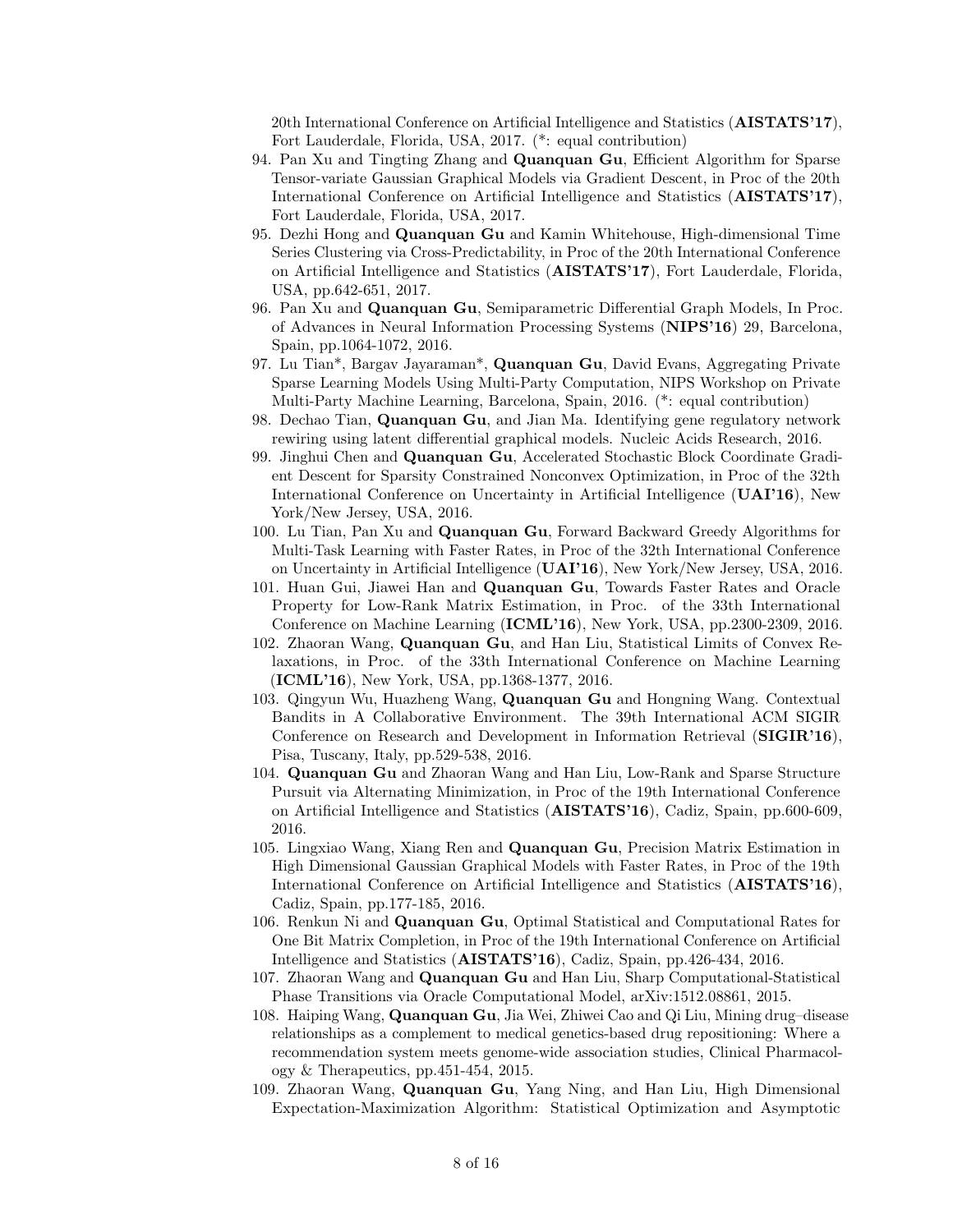Normality, In Proc. of Advances in Neural Information Processing Systems (NIPS'15) 28, Montreal, Quebec, Canada, pp. 2521-2529, 2015.

- 110. Chang Wan, Ben Kao, Xiao Yu, Quanquan Gu, David W.L Cheung, Jiawei Han, Classification with Active Learning and Meta-paths in Heterogeneous Information Networks, In Proc of the 24th ACM Conference on Information and Knowledge Management (CIKM'15), Melbourne, VIC, Australia, pp.443-452, 2015.
- 111. Shi Zhi and Jiawei Han and Quanquan Gu, Robust Classification of Information Networks by Consistent Graph Learning, In Proc. of 25th European Conference on Machine Learning and Principles and Practice of Knowledge Discovery in Databases (ECML/PKDD'15), Porto, Portugal, pp.752-767, 2015.
- 112. Rongda Zhu and Quanquan Gu, Towards a Lower Sample Complexity for Robust One-bit Compressed Sensing, In Proc. of the 32nd International Conference on Machine Learning (ICML'15), Lille, France, pp. 739-747, 2015.
- 113. Lu An Tang, Xiao Yu, Quanquan Gu, Jiawei Han, Guofei Jiang, Alice Leung and Thomas F. La Porta: A Framework of Mining Trajectories from Untrustworthy Data in Cyber-Physical System. ACM Transactions on Knowledge Discovery from Data 9(3): 16:1-16:35 (2015)
- 114. Quanquan Gu, Yuan Cao, Yang Ning and Han Liu, Local and Global Inference for High Dimensional Gaussian Copula Graphical Models, arXiv:1502.02347., 2015.
- 115. Jialu Liu, Chi Wang, Jing Gao, Quanquan Gu, Charu Aggarwal, Lance Kaplan and Jiawei Han, GIN: A Clustering Model for Capturing Dual Heterogeneity in Networked Data, in Proc. of SIAM Int. Conf. on Data Mining (SDM'15), Vancouver, Canada, pp.388-396, 2015.
- 116. Quanquan Gu, Zhaoran Wang and Han Liu, Sparse PCA with Oracle Property, in Proc. of Advances in Neural Information Processing Systems (NIPS'14) 27, Montreal, Quebec, Canada, pp.1529-1537, 2014.
- 117. Quanquan Gu\*, Huan Gui\* and Jiawei Han, Robust Tensor Decomposition with Gross Corruption, in Proc. of Advances in Neural Information Processing Systems (NIPS'14) 27, Montreal, Quebec, Canada, pp.1422-1430, 2014. (\*: equal contribution)
- 118. Quanquan Gu, Tong Zhang and Jiawei Han, Batch-Mode Active Learning via Error Bound Minimization, in Proc. of the 30th Conference on Uncertainty in Artificial Intelligence (UAI'14), Quebec City, Quebec, Canada, pp.300-309, 2014.
- 119. Yiyi Liu, Quanquan Gu, Jack P Hou, Jiawei Han and Jian Ma, A network-assisted co-clustering algorithm to discover cancer subtypes based on gene expression, BMC Bioinformatics, 2014.
- 120. Xiang Ren, Jialu Liu, Xiao Yu, Urvashi Khandelwal, Quanquan Gu, Lidan Wang, Jiawei Han: ClusCite: effective citation recommendation by information networkbased clustering. in Proc of the 20th ACM SIGKDD International Conference on Knowledge Discovery and Data Mining (KDD'14), New York City, USA, pp. 821-830, 2014.
- 121. Xiao Yu, Xiang Ren, Yizhou Sun, Quanquan Gu, Bradley Sturt, Urvashi Khandelwal, Brandon Norick and Jiawei Han: Personalized entity recommendation: a heterogeneous information network approach. in Proc. of the 7th ACM International Conference on Web Search and Data Mining (WSDM'14), pp.283-292, 2014.
- 122. Quanquan Gu, Charu Aggarwal, Jialu Liu and Jiawei Han, Selective Sampling on Graphs for Classification, in Proc of the 19th ACM SIGKDD International Conference on Knowledge Discovery and Data Mining (KDD'13), Chicago, USA, pp.131-139, 2013.
- 123. Lu-An Tang, Xiao Yu, Quanquan Gu, Jiawei Han, Alice Leung and Thomas F. La Porta, Mining lines in the sand: on trajectory discovery from untrustworthy data in cyber-physical system, in Proc of the 19th ACM SIGKDD International Conference on Knowledge Discovery and Data Mining (KDD'13), Chicago, USA, pp.410-418, 2013.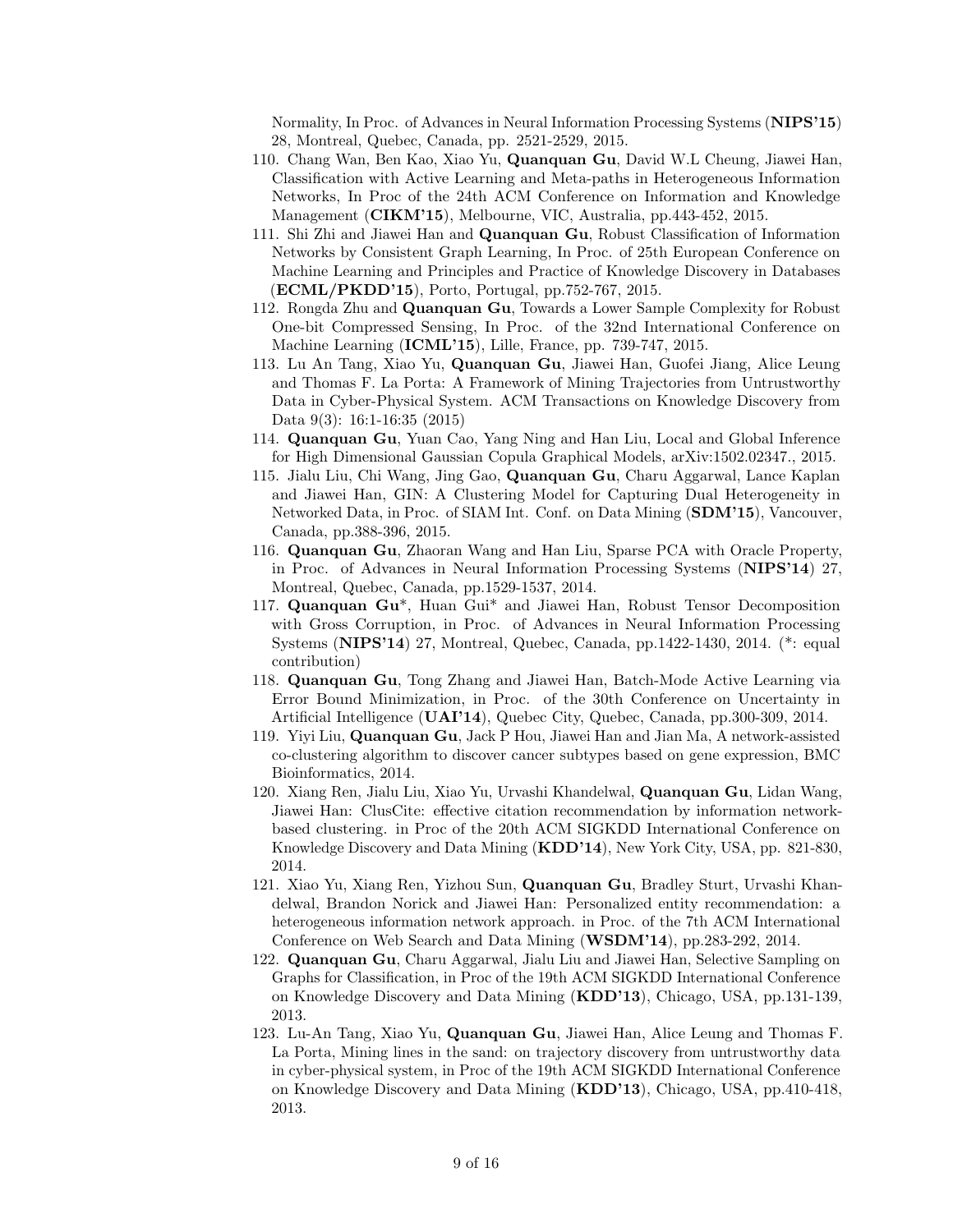- 124. Quanquan Gu, Charu Aggarwal and Jiawei Han, Unsupervised Link Selection in Networks, in Proc of the 16th International Conference on Artificial Intelligence and Statistics (AISTATS'13), Scottsdale, AZ, 2013
- 125. Quanquan Gu and Jiawei Han, Clustered Support Vector Machine, in Proc of the 16th International Conference on Artificial Intelligence and Statistics (AISTATS'13), Scottsdale, AZ, USA, 2013.
- 126. Peng Wei, Quanquan Gu and Dengfeng Sun, Wireless sensor network data collection by connected cooperative UAVs, in Proc of the 2013 American Control Conference (ACC'13), Washington, DC, USA, pp.5911-5916, 2013.
- 127. Xiao Yu, Xiang Ren, Yizhou Sun, Bradley Sturt, Urvashi Khandelwal, Quanquan Gu, Brandon Norick and Jiawei Han, Recommendation in heterogeneous information networks with implicit user feedback. in Proc of the 7th ACM Conference on Recommender Systems (RecSys'13), Hong Kong, China, pp.347-350, 2013.
- 128. Lu-An Tang, Xiao Yu, Sangkyum Kim, Quanquan Gu, Jiawei Han, Alice Leung and Thomas La Porta, Trustworthiness Analysis of Sensor Data in Cyber-Physical Systems, Special Issue on Data Warehousing and Knowledge Discovery from Sensors and Streams, Journal of Computer and System Sciences, pp.383-401, 2013.
- 129. Quanquan Gu and Jiawei Han, Towards Active Learning on Graphs: An Error Boud Minimizatoin Approach, in Proc of the 12th IEEE International Conference on Data Mining (ICDM'12), Brussels, Belgium, pp.882-887, 2012.
- 130. Quanquan Gu, Tong Zhang, Chris Ding and Jiawei Han, Selective Labeling via Error Bound Minimization, in Proc of Advances in Neural Information Processing Systems (NIPS'12) 25, Lake Tahoe, Nevada, United States, pp.332-340, 2012.
- 131. Xiao Yu, Quanquan Gu, Mianwei Zhou and Jiawei Han, Citation Prediction in Heterogeneous Bibliographic Networks, in Proc of the 12th SIAM International Conference on Data Mining (SDM'12), Anaheim, CA, USA, pp.1119-1130, 2012.
- 132. Lu-An Tang, Quanquan Gu, Xiao Yu, Jiawei Han, Thomas La Porta, Alice Leung, Tarek F. Abdelzaher and Lance M. Kaplan, IntruMine: Mining Intruders in Untrustworthy Data of Cyber-physical Systems, in Proc of the 12th SIAM International Conference on Data Mining (SDM'12), Anaheim, CA, USA, pp.600-611, 2012.
- 133. Zhijun Yin, Liangliang Cao, Quanquan Gu, and Jiawei Han, A Probabilistic Model of Community-Based Latent Topic Analysis, ACM Transactions on Intelligent Systems and Technology (TIST), 2012.
- 134. Quanquan Gu, Marina Danilevsky, Zhenhui Li and Jiawei Han, Locality Preserving Feature Learning, in Proc of the 15th International Conference on Artificial Intelligence and Statistics (AISTATS'12), La Palma, Canary Islands, pp.477-485, 2012.
- 135. Quanquan Gu and Jiawei Han, Towards Feature Selection in Network, in Proc of the 20th ACM Conference on Information and Knowledge Management (CIKM'11), Glasgow, Scotland, UK, pp.1175-1184, 2011.
- 136. Quanquan Gu, Zhenhui Li and Jiawei Han, Correlated Multi-label Feature Selection, in Proc of the 20th ACM Conference on Information and Knowledge Management (CIKM'11), Glasgow, Scotland, UK, pp.1087-1096, 2011.
- 137. Quanquan Gu, Zhenhui Li and Jiawei Han, Linear Discriminant Dimensionality Reduction, in Proc of the 21st European Conference on Machine Learning and Principles and Practice of Knowledge Discovery in Databases (ECML/PKDD'11), Athens, Greece, pp.549-564, 2011.
- 138. Quanquan Gu, Zhenhui Li and Jiawei Han, Learning a Kernel for Multi-Task Clustering, in Proc of the 25th AAAI Conference on Artificial Intelligence (AAAI'11), San Francisco, California, USA, 2011.
- 139. Quanquan Gu, Zhenhui Li and Jiawei Han, Generalized Fisher Score for Feature Selection, in Proc of the 27th Conference on Uncertainty in Artificial Intelligence (UAI'11), Barcelona, Spain, 2011.
- 140. Quanquan Gu, Zhenhui Li and Jiawei Han, Joint Feature Selection and Subspace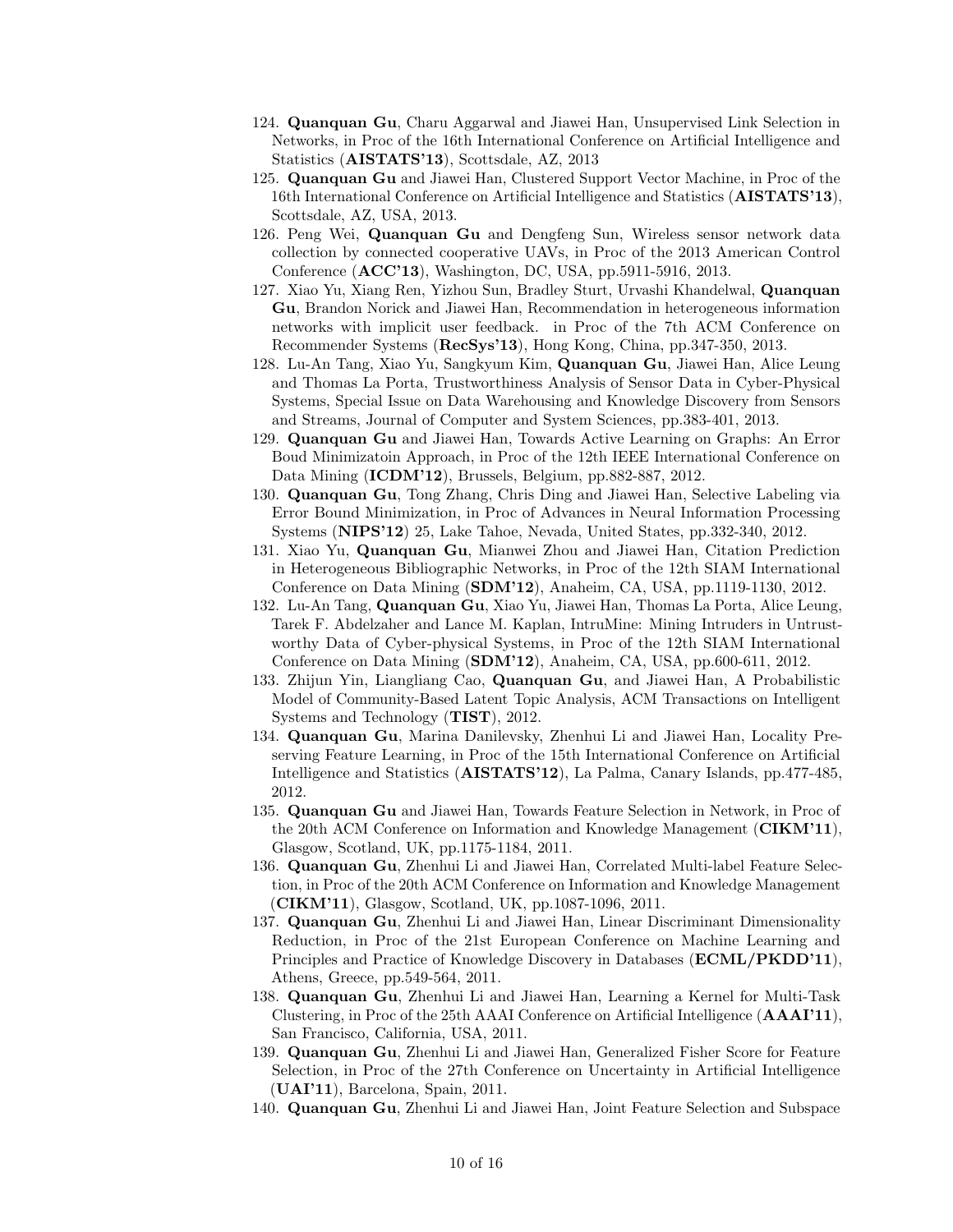Learning, in Proc of the 22nd International Joint Conference on Artificial Intelligence (IJCAI'11), Barcelona, Spain, pp.1294-1299, 2011.

- 141. Quanquan Gu, Chris Ding and Jiawei Han, On Trivial Solution and Scale Transfer Problems in Graph Regularized NMF, in Proc of the 22nd International Joint Conference on Artificial Intelligence (IJCAI'11), Barcelona, Spain, pp.1288-1293, 2011.
- 142. Han Hu, Quanquan Gu and Jie Zhou, HTF: a novel feature for general crack detection. in Proc. of the 17th IEEE International Conference on Image Processing (ICIP'10), Hong Kong, China, pp.1633-1636, 2010.
- 143. Quanquan Gu, Jie Zhou and Chris Ding, Collaborative Filtering: Weighted Nonnegative Matrix Factorization Incorporating User and Item Graphs, in Proc of the 10th SIAM International Conference on Data Mining (SDM'10), Columbus, Ohio, pp.199-210, 2010.
- 144. Quanquan Gu and Jie Zhou, Co-clustering on Manifolds, in Proc of the 15th ACM SIGKDD International Conference on Knowledge Discovery and Data Mining (KDD'09), Paris, France, pp.359-368, 2009.
- 145. Quanquan Gu and Jie Zhou, Learning the Shared Subspace for Multi-Task Clustering and Transductive Transfer Classification, in Proc of the 9th IEEE International Conference on Data Mining (ICDM'09), Miami, Florida, USA, pp.159-168, 2009.
- 146. Quanquan Gu and Jie Zhou, Local Relevance Weighted Maximum Margin Criterion for Text Classification, in Proc of the 9th SIAM International Conference on Data Mining (SDM'09), John Ascuaga's Nugget, Sparks, Nevada, USA, pp.1135-1146, 2009.
- 147. Quanquan Gu and Jie Zhou, Subspace Maximum Margin Clustering, in Proc of the 18th ACM Conference on Information and Knowledge Management (CIKM'09), Hong Kong, China, pp.1337-1346, 2009.
- 148. Quanquan Gu and Jie Zhou, Local Learning Regularized Nonnegative Matrix Factorization, in Proc of the 21st International Joint Conference on Artificial Intelligence (IJCAI'09), Pasadena, California, USA, pp.1046-1051, 2009.
- 149. Quanquan Gu and Jie Zhou, Transductive Classification via Dual Regularization, in Proc of the 19th European Conference on Machine Learning (ECML/PKDD'09), Bled, Slovenia, pp.439-454, 2009.
- 150. Quanquan Gu and Jie Zhou, Multiple Kernel Maximum Margin Criterion, in Proc. of the 16th IEEE International Conference on Image Processing (ICIP'09), Cairo, Egypt, pp.2049-2052, 2009.
- 151. Quanquan Gu and Jie Zhou, Two Dimensional Nonnegative Matrix Factorization, in Proc. of the 16th IEEE International Conference on Image Processing (ICIP'09), Cairo, Egypt, pp.2069-2072, 2009.
- 152. Quanquan Gu and Jie Zhou, Neighborhood Preserving Nonnegative Matrix Factorization, in Proc. of the 20th British Machine Vision Conference (BMVC'09), London, 2009.
- 153. Han Hu, Quanquan Gu, Lei Deng and Jie Zhou, Multiframe Motion Segmentation via Penalized MAP Estimation and Linear Programming, in Proc. of the 20th British Machine Vision Conference (BMVC'09), London, 2009.
- 154. Quanquan Gu and Jie Zhou, Regular Simplex Criterion: A Novel Feature Extraction Criterion, in Proc. of the 34th IEEE International Conference on Acoustics, Speech and Signal Processing (ICASSP'09), Taipei, Taiwan, pp.1581-1584, 2009.
- 155. Quanquan Gu and Jie Zhou, Two Dimensional Maximum Margin Criterion, in Proc. of the 34th IEEE International Conference on Acoustics, Speech and Signal Processing (ICASSP'09), Taipei, Taiwan, pp.1621-1624, 2009.
- 156. Quanquan Gu and Jie Zhou, A Similarity Measure under Log-Euclidean Metric for Stereo Matching, in Proc. of the 19th IEEE International Conference on Pattern Recognition (ICPR'08), Tampa, Florida, USA, pp.1-4, 2008.
- 157. Quanquan Gu and Jie Zhou, Belief propagation on Riemannian manifold for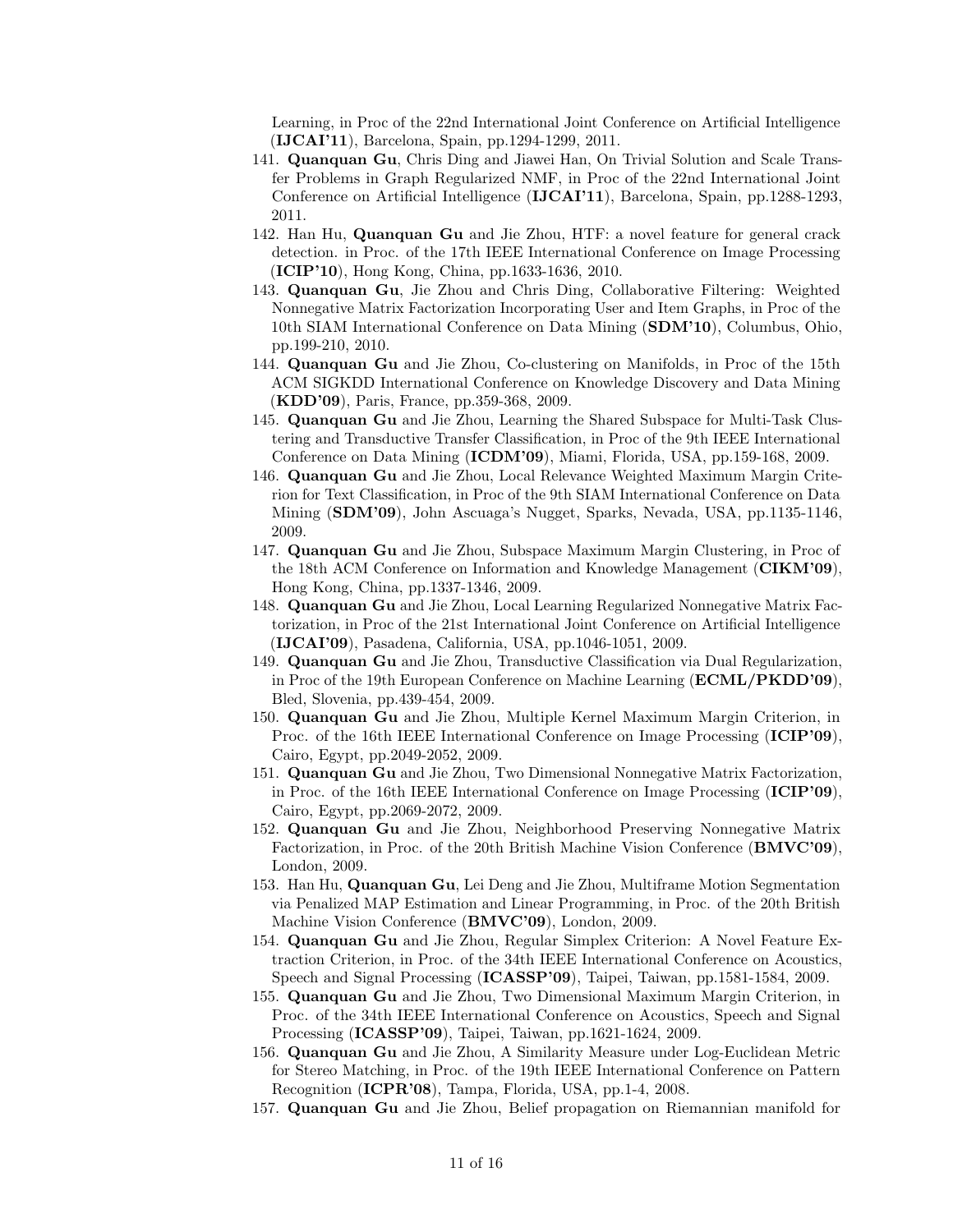stereo matching, in Proc. of the 15th IEEE International Conference on Image Processing (ICIP'08), San Diego, California, USA, pp.1788-1791, 2008.

- 158. Quanquan Gu and Jie Zhou, A novel similarity measure under Riemannian metric for stereo matching, in Proc. of the 33rd IEEE International Conference on Acoustics, Speech and Signal Processing (ICASSP'08), Las Vegas, Nevada, USA, pp.1073-1076, 2008.
- 159. Lin Zhu, Jie Zhou, Jingyan Song, Zhenlei Yan and Quanquan Gu. A practical algorithm for learning scene information from monocular video. Optics Express, Vol. 16(3), pp. 1448-1459, 2008.

## INVITED TALKS

- 1. "On the Convergence of Monte Carlo Methods with Stochastic Gradients", Simons Institute Workshop on Sampling Algorithms and Geometries on Probability Distributions, Oct, 2021
- 2. "Stochastic Variance-Reduced High-order Optimization for Nonconvex Optimization", ICML 2021 Workshop on Beyond first order methods in machine learning systems, July, 2021
- 3. "Epidemic Model Guided Machine Learning for COVID-19 Forecasts", ICLR 2021 Workshop on Machine Learning for Preventing and Combating Pandemics, May, 2021
- 4. "On the Implicit Bias of Stochastic Gradient Descent with Moderate Learning Rate", UCSD Halıcıo˘glu Data Science Institute Seminar, April, 2021
- 5. "Stochastic Variance-Reduced Cubic Regularized Newton Methods for Nonconvex Optimization", SIAM CSE Mini-symposium on beyond first-order algorithms in modern machine learning systems, March, 2021
- 6. "Understanding Overparameterized Deep Neural Networks: From Optimization To Generalization", IJCAI Early Career Talk, January 2021
- 7. "Epidemic Model Guided Machine Learning for COVID-19 Forecas", Center for Interdisciplinary Scientific Computation Seminar at Illinois Tech, November, 2020
- 8. "Learning Wide Neural Networks: Polylogarithmic Over-parameterization and A Mean Field Perspective", Northwesern University IDEAL Theory of Deep Learning Seminar, October, 2020
- 9. "Epidemic Model Guided Machine Learning for COVID-19 Forecast", UCSB Second Annual Responsible Machine Learning Summit, October, 2020
- 10. "Understanding, Improving and Evaluating Adversarial Robustness in Deep Learning", Johns Hopkins University Machine Learning Seminar, September, 2020
- 11. "A Generalized Neural Tangent Kernel Analysis for Two-layer Neural Networks", Simons Institute Deep Learning Reunion Workshop, August, 2020
- 12. "Understanding, Improving and Evaluating Adversarial Robustness in Deep Learning", KDD 2020 Workshop on Adversarial Learning Methods for Machine Learning and Data Mining, August, 2020
- 13. "Epidemic Model Guided Machine Learning for COVID-19 Forecast", 2020 KDD Workshop on Applied Data Science for Healthcare, August, 2020
- 14. "Epidemic Model Guided Machine Learning for COVID-19 Forecast", D. E. Shaw Technical Talk Forum, June, 2020
- 15. "Epidemic Model Guided Machine Learning for COVID-19 Forecast", Institute for Digital Research and Education (IDRE), June, 2020
- 16. "Epidemic Model Guided Machine Learning for COVID-19 Forecast", UCLA Computer Science Department Seminar, May, 2020
- 17. "Epidemic Model Guided Machine Learning for COVID-19 Forecast", AI for COVID-19 in LA Symposium, May, 2020
- 18. "Learning Over-parameterized Neural Networks: From Neural Tangent Kernel to Mean-field Analysis", IPAM Workshop on PDE and Inverse Problem Methods in Machine Learning, April, 2020
- 19. "Learning Over-parameterized Neural Networks: From Neural Tangent Kernel to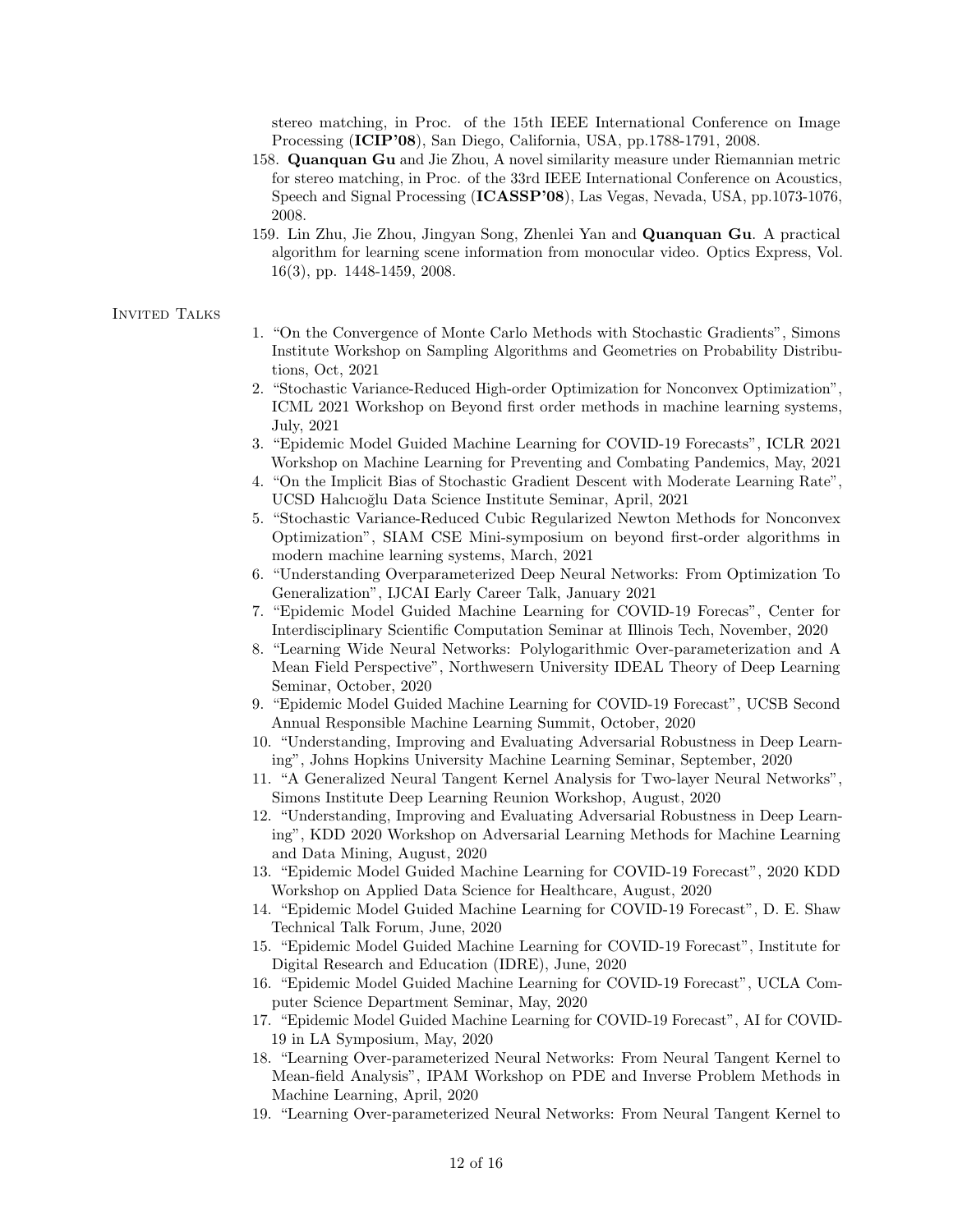Mean-field Analysis", UCSD AI Seminar, February, 2020

- 20. "On the Optimization and Generalization of Neural Networks: A Mean-Field Perspective", Information Theory and Applications Workshop, February, 2020
- 21. "Towards Understanding Overparameterized Deep Neural Networks: From Optimization To Generalization", TTIC Workshop on "Recent Trends in Clustering and Classification", September 2019.
- 22. "Two facets of stochastic optimization: continuous-time dynamics and discrete-time algorithms", Workshop on "Interplay between Control, Optimization, and Machine Learnin" at American Control Conference, July 2019.
- 23. "Towards Understanding Overparameterized Deep Neural Networks: From Optimization To Generalization", Machine Learning Theory Workshop at Peking University, June 2019.
- 24. "Towards Understanding Overparameterized Deep Neural Networks: From Optimization To Generalization", Statistics Department Colloquium, University of California, Los Angeles, April 2019.
- 25. "New Variance Reduction Algorithms for Nonconvex Finite-Sum Optimization", Machine Learning Seminar, University of Southern California, Nov 2018.
- 26. "Closing the Generalization Gap of Adaptive Gradient Methods in Training Deep Neural Networks: Algorithms and Theory", AI Seminar, USC Information Science Institute, Nov 2018.
- 27. "The Power and Promise of Nonconvex Optimization for Machine Learning", School of Electrical and Computer Engineering, Cornell University, March 2018.
- 28. "The Power and Promise of Nonconvex Optimization for Machine Learning", School of Computational Science and Engineering, Georgia Institute of Technology, March 2018.
- 29. "Two Facets of Stochastic Optimization: Continuous-time Dynamics and Discretetime Algorithms", Machine Learning Department, Carnegie Mellon University, Sep 2017.
- 30. "Blessing of Nonconvexity: Nonconvex Statistical Learning Methods", University of Virginia, Quantitative Psychology Lecture Series, Feb 2017.
- 31. "Blessing of Nonconvexity: Nonconvex Statistical Learning Methods", Virginia Tech (NVC), CS Seminar, Oct 2016.
- 32. "Blessing of Nonconvexity: Nonconvex Statistical Learning Methods", University of Virginia, SIE Colloquium, Sep 2016.
- 33. "Blessing of Nonconvexity: Nonconvex Statistical Learning Methods", University of Virginia, CS Seminar, Sep 2016.
- 34. "Distributed Inference for High Dimensional Semi-parametric Elliptical Graphical Models", ENAR Spring Meeting, Austin, Texas, March 2016.
- 35. "On Longitudinal Gaussian Graphical Models: Estimation and Asymptotic Inference", ENAR Spring Meeting, Austin, Texas, March 2016
- 36. "Asymptotic Inference for High Dimensional Gaussian Copula Graphical Models", University of Virginia, Statistics Colloquium, Feb 2016.
- 37. "Local and Global Inference for High-Dimensional Gaussian Copula Graphical Models", Joint Statistical Meetings, Seattle, Aug 2015.
- 38. "Big Network Analytics: Online and Active Learning Approaches" Michigan State University, CS Colloquium, March 2014.
- 39. "Big Network Analytics: Online and Active Learning Approaches", University of Oregon, CIS Colloquium, March 2014.
- 40. "Big Network Analytics: Online and Active Learning Approaches", University of Utah, CS Colloquium, March 2014.
- 41. "Big Network Analytics: Online and Active Learning Approaches", University of Virginia, SIE Colloquium, Feb 2014.
- 42. "Big Network Analytics: Online and Active Learning Approaches", University of Illinois at Urbana-Champaign, AIIS Seminar, Feb 2014.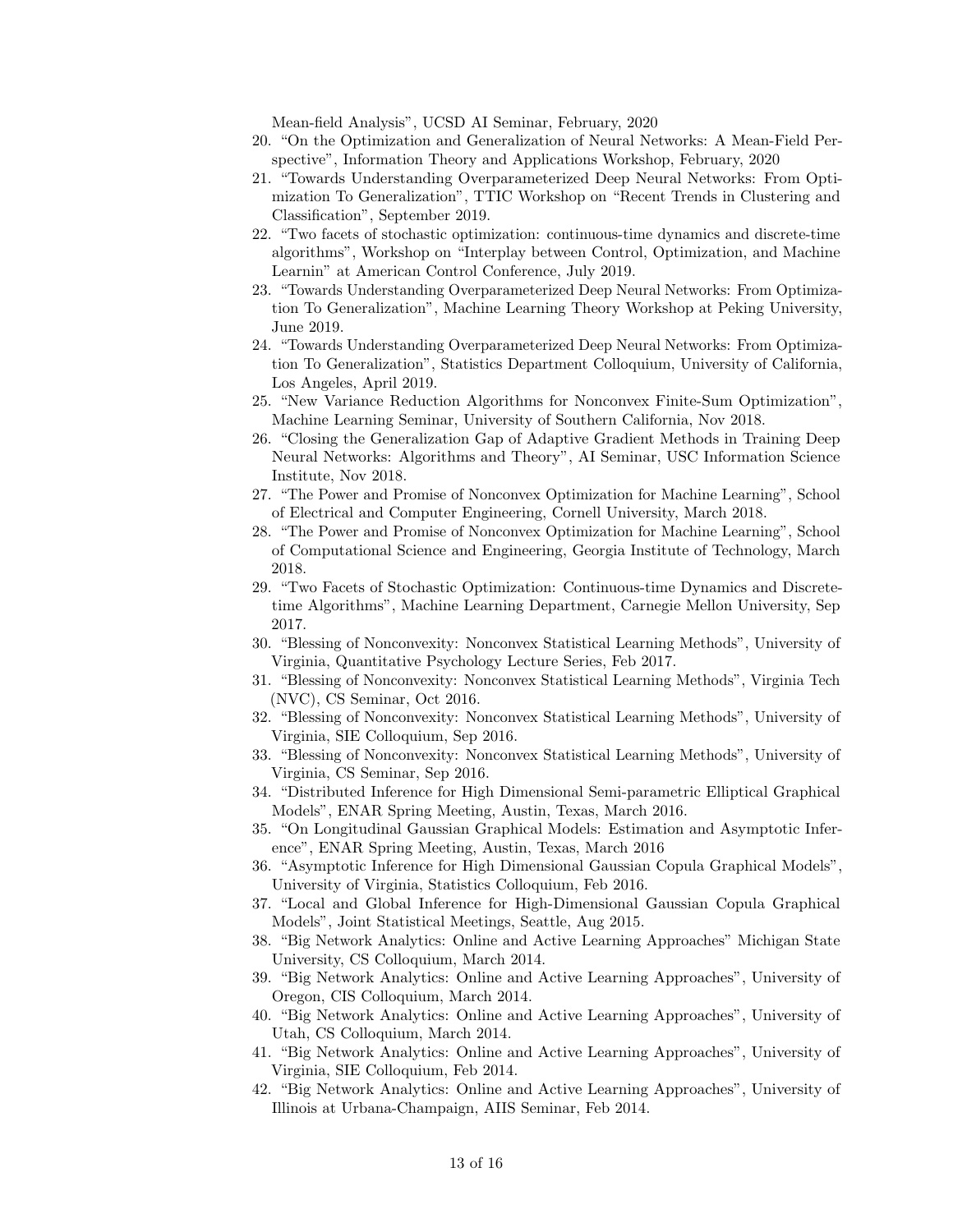- 43. "Big Network Analytics: Online and Active Learning Approaches", University of Illinois at Urbana-Champaign, DAIS Seminar, Feb 2014.
- 44. "Selective Labeling via Error Bound Minimization", University of Illinois at Urbana-Champaign, DAIS Seminar, Oct 2012.

Research Grants

- Co-PI: National Science Foundation (NSF) (Award #2140762) "EAGER: ADAPT: AI-based Categorization to Decipher Reaction Mechanisms from Cyclic Voltammetry", Total award amount: \$299,999.00, Duration: 9/01/21 - 08/31/23, My share: 50%.
- Single PI: National Science Foundation (NSF) (Award #2008981) "III: Small: Towards the Foundations of Training Deep Neural Networks: New Theory and Algorithms", Total award amount: \$500,000.00, Duration: 10/01/20 - 09/30/23.
- Lead PI: National Science Foundation (NSF) (Award #1911168) "CIF: Small: Collaborative Research: Rank Aggregation with Heterogeneous Information Sources: Efficient Algorithms and Fundamental Limits" with UVa PI Farzad Farnoud, Total award amount: \$500,000.00, Duration: 10/01/2019-9/30/2022, My share: 50%.
- Lead PI: National Science Foundation (NSF) (Award #1741342/#1855099) "BIG-DATA: F: Collaborative Research: Taming Big Networks via Embedding" with Co-PI Jiawei Han, Total award amount: \$900,000.00, Duration: 01/01/2018-12/31/2021, My share: 55%.
- PI: National Science Foundation (NSF) (Award #1717950) "SaTC: CORE: Small: Multi-Party High-dimensional Machine Learning with Privacy" with Co-PI David Evans, Total award amount: \$498,624.00, Duration: 08/01/2017-07/31/2020, My share: 50%. (Switched to Co-PI after I moved to UCLA in 2018.)
- Lead PI: National Science Foundation (NSF) (Award  $\#1717206/\#1903202$ ) "III: Small: Collaborative Research: High-Dimensional Machine Learning Methods for Personalized Cancer Genomics" with Co-PI Jian Ma, Total award amount: \$500,000, Duration: 08/01/2017-07/31/2020, My share: 60%.
- Single PI: National Science Foundation (NSF) (Award  $\#1652539/\#1906169$ ) "CA-REER: Scaling Up Knowledge Discovery in High-Dimensional Data via Nonconvex Statistical Optimization", Total award amount: \$515,835.00, Duration: 2017/8/1- 2022/7/31.
- PI: National Science Foundation (NSF) (Award #1618948/#1904183) "III: Small: Collaborative Learning with Incomplete and Noisy Knowledge" with Co-PI Hongning Wang, Total award amount: \$500,000, Duration: 2016/8/1-2019/7/31, My share: 50%.
- PI: UVa SEAS Cyber-security Initiative Award "Multi-party Machine Learning with Privacy" with David Evans (Co-PI). Total award amount: \$75,000 (2016-2017). My share: 50%.
- Co-PI: UVa SEAS Research Innovation Award "Machine Learning in Adversarial Contexts" with David Evans (PI), Homa Alemzadeh, Mohammad Mahmoody, Yanjun Qi. (2017-2018)
- Co-PI: UVa SEAS Research Innovation Award "Robust Data Fusion in Dynamic Environments" with Farzad Hassanzadeh (PI). (2017-2018)
- Co-PI: UVa Brain Institute Transformative, Collaborative Neuroscience Pilot Grant "SysNimDB: a public resource for characterizing neuroimmunological cell types and disease states in heterogeneous transcriptomic datasets" with Chris Overall (PI), Yanjun Qi and Abigail Flower. Total award amount: \$75,000 (2017-2018).

PROFESSIONAL

- SERVICES Editorial Board Member
	- Artificial Intelligence Journal
	- Information Processing and Management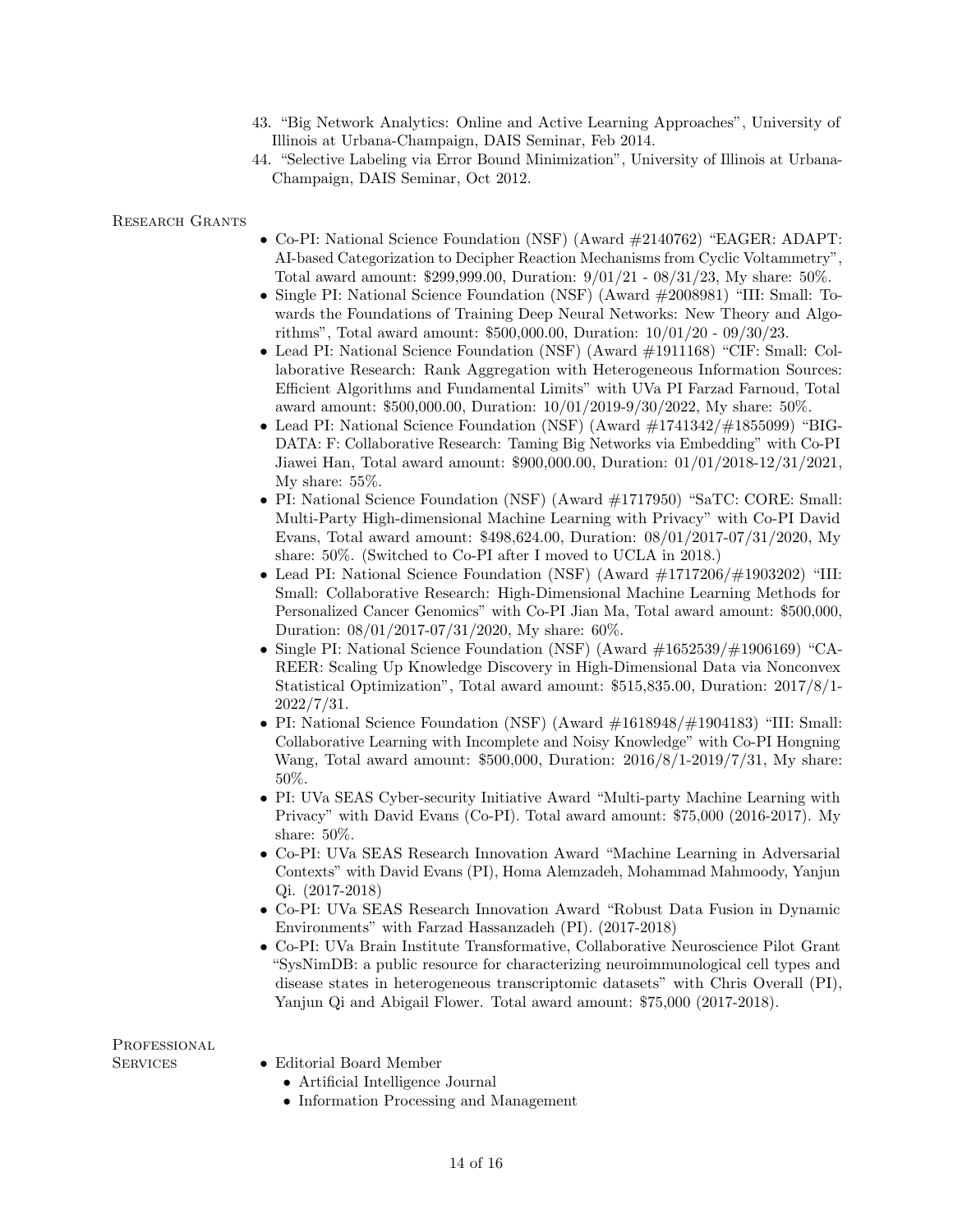- Pattern Recognition and Artificial Intelligence
- Associate Editor/Section Editor
	- Journal of Artificial Intelligence Research
	- PLOS ONE
- Journal Reviewer for
	- IEEE Transaction on Pattern Analysis and Machine Intelligence
	- IEEE Transaction on Knowledge and Data Engineering
	- IEEE Transactions on Neural Networks and Learning Systems
	- IEEE Transaction on Systems, Man and Cybernetics Part B
	- IEEE Transaction on Cybernetics
	- ACM Transaction on Knowledge Discovery from Data
	- Journal of Machine Learning Research
	- Machine Learning
	- Statistica Sinica
	- Data Mining and Knowledge Discovery
	- Information Processing and Management
	- Neurocomputing
	- Computer Vision and Image Understanding
	- Artificial Intelligence
	- Knowledge and Information Systems
	- PLOS ONE
	- Journal of Mathematical Imaging and Vision
	- Multimedia Systems
	- Computational Intelligence
- PC Chair/PC Vice-Chair for
	- IEEE International Conference on Big Data (ICBD) 2019
- Area Chair
	- International Conference on Machine Learning (ICML) 2019, 2020, 2021
	- Annual Conference on Neural Information Processing Systems (NeurIPS) 2019, 2021
	- AAAI Conference on Artificial Intelligence (AAAI) 2020, 2021
	- International Conference on Learning Representations (ICLR) 2020, 2021, 2022
	- International Conference on Data Mining (ICDM), 2021
- Senior PC Member for
	- International Joint Conferences on Artificial Intelligence (IJCAI) 2019, 2020, 2021 • Asian Conference on Machine Learning (ACML) 2019
- PC Member for
	- International Conference on Machine Learning (ICML) 2015, 2016, 2017, 2018
	- International Conference on Artificial Intelligence and Statistics (AISTATS) 2015, 2016, 2017, 2018, 2019, 2020
	- International Conference on Uncertainty in Artificial Intelligence (UAI) 2016, 2017, 2018, 2019
	- ACM SIGKDD International Conference on Knowledge Discovery and Data Mining (KDD) 2015, 2016, 2017, 2018, 2019
	- World Wide Web (WWW) Conference 2017, 2018
	- Very Large Data Bases (VLDB) Conferences 2017, 2018, 2019
	- SIAM Conference on Data Mining (SDM) 2017, 2018
	- International Joint Conferences on Artificial Intelligence (IJCAI) 2013, 2015, 2016, 2017
	- AAAI Conference on Artificial Intelligence (AAAI) 2018, 2019
	- International Conference on Learning Representations (ICLR) 2018, 2019
	- Asian Conference on Machine Learning (ACML) 2012
	- Natural Language Processing and Chinese Computing 2015
- Reviewer for